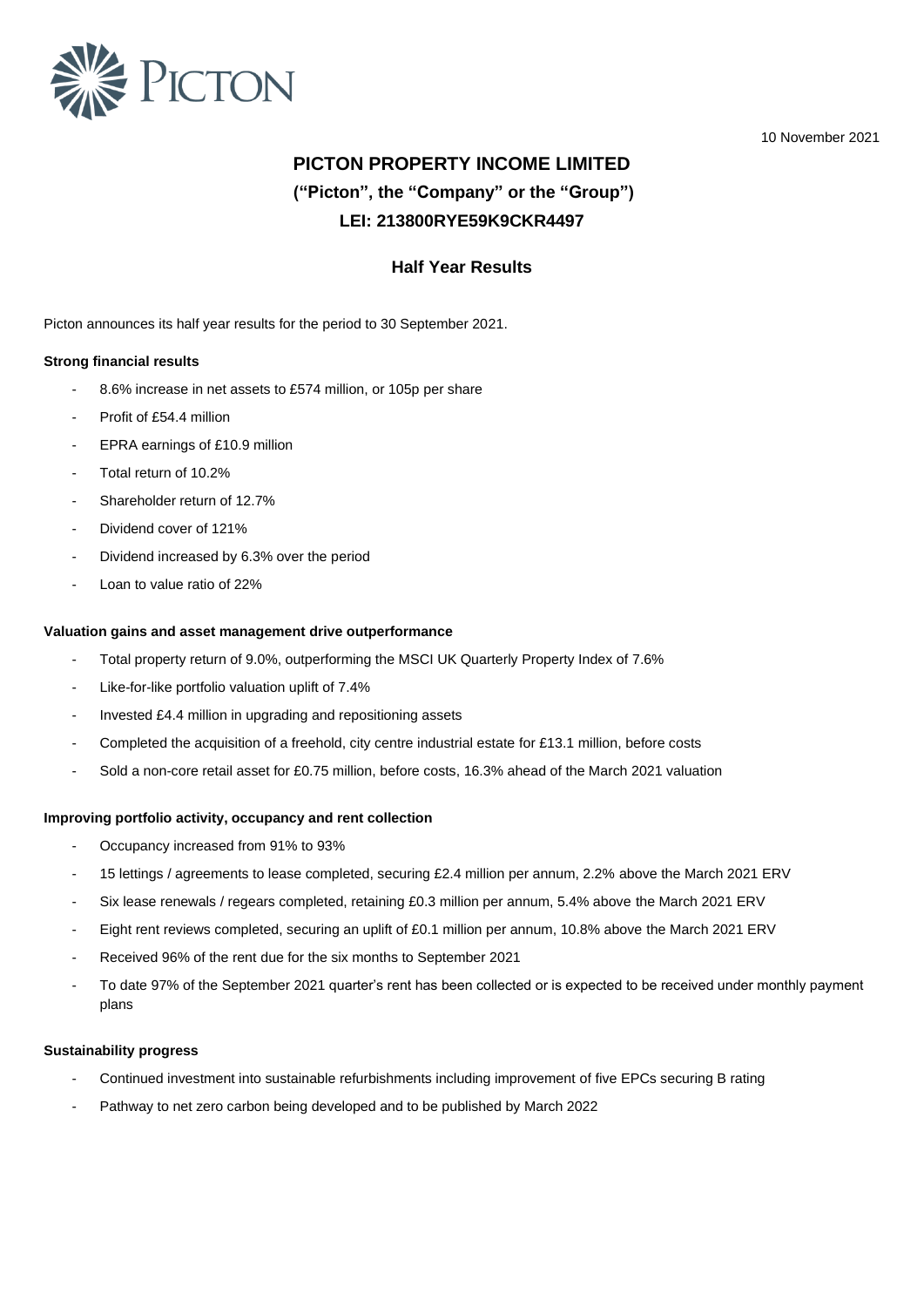| <b>Balance Sheet</b> | 30 Sept 2021 | 31 March 2021   |
|----------------------|--------------|-----------------|
| Property valuation   | £745m        | £682m           |
| Net assets           | £574m        | £528m           |
| NAV per share        | 105p         | 97 <sub>p</sub> |

| <b>Income Statement</b>  | Six months to<br>30 Sept 2021 | Six months to<br>30 Sept 2020 |
|--------------------------|-------------------------------|-------------------------------|
| Profit after tax         | £54.4m                        | £3.7m                         |
| <b>EPRA</b> earnings     | £10.9m                        | £10.1 $m$                     |
| Earnings per share       | 10.0 <sub>p</sub>             | 0.7p                          |
| EPRA earnings per share  | 2.0 <sub>p</sub>              | 1.8 <sub>p</sub>              |
| Total return             | $10.2\%$                      | 0.7%                          |
| Total shareholder return | 12.7%                         | $-28.3%$                      |
| Total dividend per share | 1.65p                         | 1.25p                         |
| Dividend cover           | 121%                          | 148%                          |

### **Picton Chair, Lena Wilson CBE, commented:**

"Picton has delivered strong results for the period, largely due to the portfolio positioning which has benefited significantly from the upturn in market conditions as lockdown restrictions have eased. Furthermore, the 6.3% dividend growth over the period means that shareholder distributions are now close to pre-pandemic levels. As we plan for the future, we continue to evaluate our options to grow the business and intend to actively pursue further accretive opportunities."

#### **Michael Morris, Chief Executive of Picton, commented:**

"We have improved occupancy further, completing lettings and asset management initiatives that have led to increases in valuations. Within the portfolio, we continue to upgrade, reposition and refurbish assets, which is helping to enhance our sustainability credentials and make the portfolio more attractive to current and future occupiers."

This announcement contains inside information.

## **For further information:**

### **Tavistock**

Jeremy Carey/James Verstringhe, 020 7920 3150, james.verstringhe@tavistock.co.uk

#### **Picton**

Michael Morris, 020 7011 9980, michael.morris@picton.co.uk

### **Note to Editors**

Picton, established in 2005, is a UK REIT. It owns and actively manages a £745 million diversified UK commercial property portfolio, invested across 46 assets and with around 350 occupiers (as at 30 September 2021). Through an occupier focused, opportunity led approach to asset management, Picton aims to be one of the consistently best performing diversified UK focused property companies listed on the main market of the London Stock Exchange.

For more information please visit: www.picton.co.uk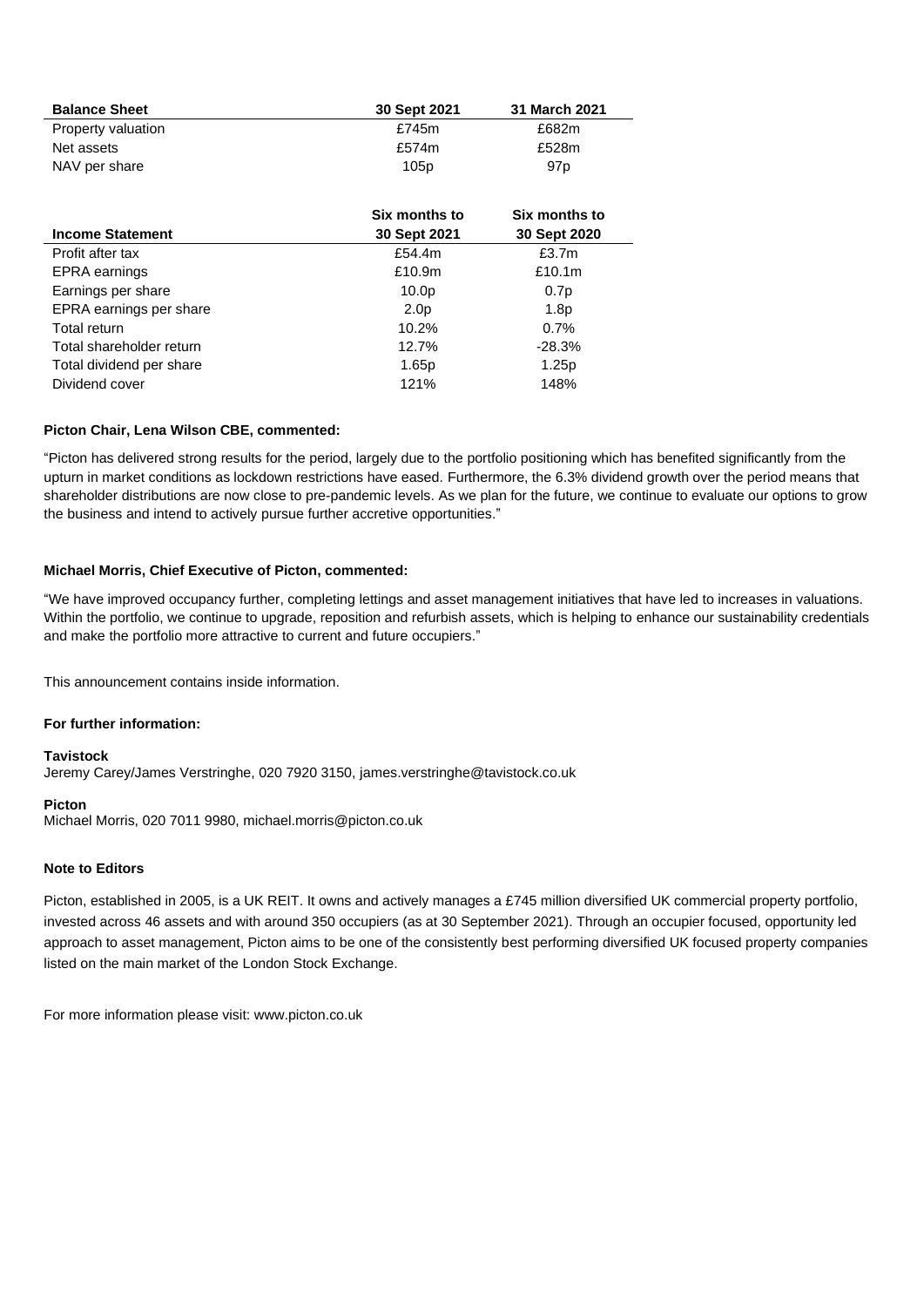### **CHAIR'S STATEMENT**

#### **Introduction**

I am pleased to report that Picton has delivered strong results for the six months to 30 September 2021. The total profit for the period of £54 million is the highest reported six-month figure in our history, reflecting a post lockdown valuation rebound and a marked improvement from this time last year, when the impact of the pandemic was most visible.

Not only have we seen a substantial increase in net assets over the period, other metrics such as EPRA earnings and occupancy have also improved, following leasing and asset management success across all three sectors within the portfolio.

#### **Performance**

Our total return, reflecting the use of debt and the costs of running the business, was 10.2%. Our total shareholder return was 12.7% recognising the improvement of our share price over the six-month period. Again, these figures are a significant increase relative to this time last year.

At a portfolio level, the total property return was 9.0% and this compares with the MSCI UK property quarterly index of 7.6%, continuing our track record of outperformance.

#### **Property portfolio**

We have seen valuation gains across the three core sectors within our property portfolio.

Industrial, warehouse and logistics assets have been at the forefront, delivering like-for-like capital growth of 11.8%. Gains in the office sector have been more muted and reflect our investment in improving our assets through refurbishment rather than market movements. The gradual return to the office has started to gather momentum, particularly since September.

Our retail and leisure portfolio, which now comprises over 60% in retail parks, has experienced strong valuation gains during the final three months of this period and overall has seen a 7.8% like-for-like capital uplift.

During the period, occupancy has improved from 91% to 93%, which in turn has enhanced the valuation of those assets where we have had leasing success and has helped to reduce void property costs. There is approximately £3.5 million per annum of future income from leasing vacant space within the portfolio, and further upside where rents will increase through either fixed uplifts or as they are reset to higher market levels.

We have invested £4.4 million into the portfolio, mainly upgrading and repositioning buildings. These works have improved the sustainability credentials of the portfolio, including increasing the EPC ratings to a B on five assets.

At the end of the period, we acquired a multi-let city centre industrial estate in Gloucester for £13.1 million, before costs, at an attractive capital value and with scope for rental growth. This acquisition will boost our income profile further in the second half of this financial year.

Property revenue is around £1 million higher than for the same period last year. Rent collection has improved quarter-on-quarter and while we are not quite back to pre-pandemic levels, the improvement in occupancy has more than offset provisions made against income receivable.

In addition, as we approach the end of the moratorium imposed on landlords by the UK government in respect of rent collection it is expected that we will work through any outstanding occupier issues. An example of this is where we have recently taken back a unit from an occupier whose business unfortunately failed as a result of the pandemic. We are currently on site refurbishing the unit and have agreed a pre-let on a 15-year term that is 43% higher than the previous passing rent.

Further detail in respect of activity is included in the Business Review below.

#### **Capital structure**

We have continued to maintain a conservative level of gearing on our balance sheet; our loan to value ratio currently stands at 22%.

Our revolving credit facility was extended until 2024 during the period and £14 million was utilised to fund our recent acquisition. There is a significant spread between the cost of this debt and the current property yield that will provide further income support. Looking ahead, we expect to use this facility further when we identify suitable opportunities.

#### **Dividends**

Dividend cover for the period was a respectable 121%. During the period we paid dividends of £9 million, some 32% higher than the corresponding period last year. Dividends were increased during the period such that they are now at 97% of the pre-pandemic level.

We continue to keep the dividend level under review in light of further leasing progress and improved occupancy levels.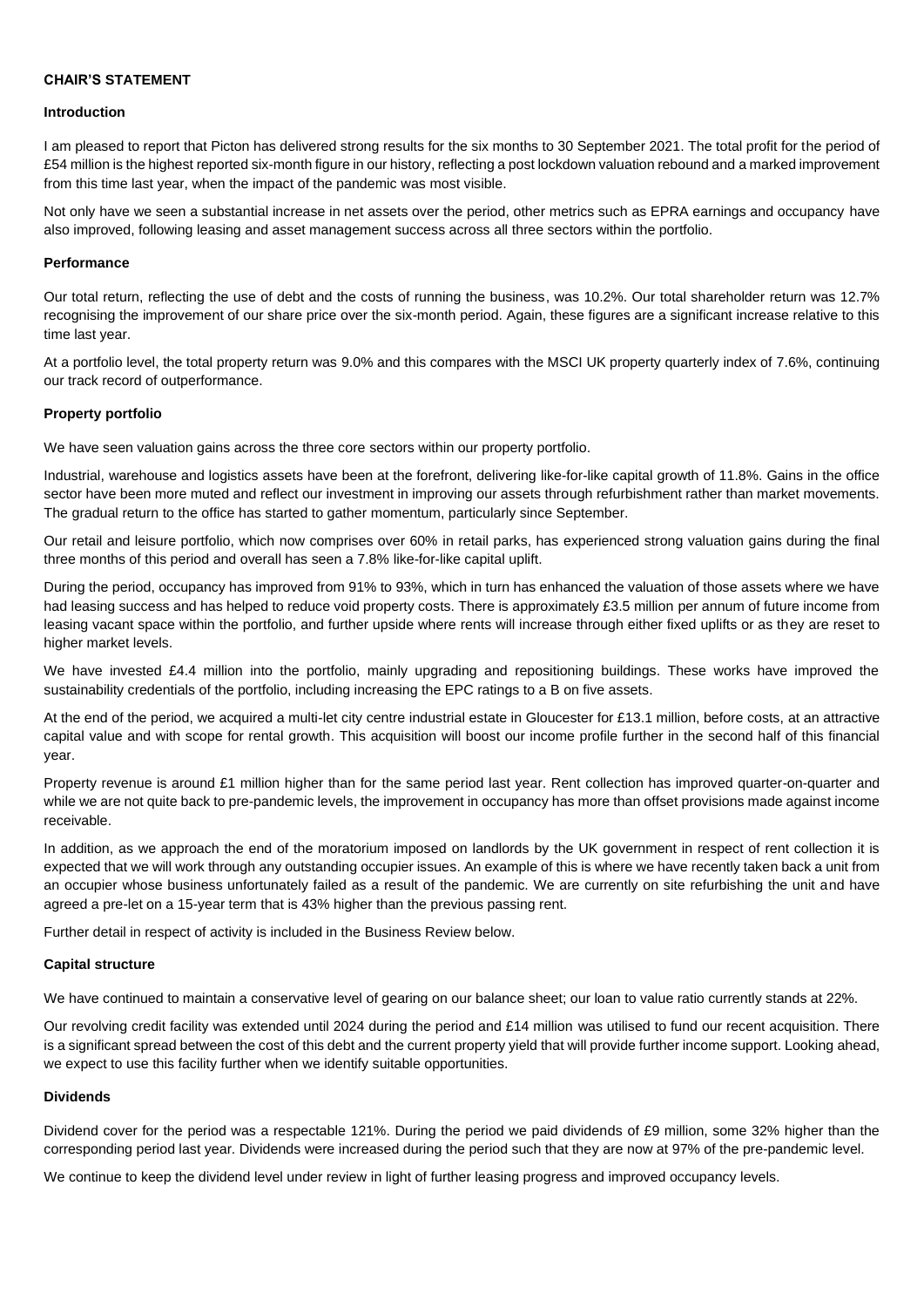### **Governance**

After a period of change on the Board over the last 18 months, giving a broader range of experience and background, I'm pleased to report that we are working effectively and continuing to make a positive contribution to both strategy and governance.

We have received Gold awards from EPRA for both our 2021 Annual and Sustainability Reports, for the seventh and third consecutive years respectively, further supporting our desire to be clear, open and transparent with our stakeholders.

Our Annual General Meeting will take place on 17 November 2021. Given the ongoing uncertainty around the pandemic, we have concluded it will be most effective to run this as a closed meeting, followed immediately by a webinar for shareholders. This will include a half year results presentation from the Executive team and an opportunity to question the Board, which we are very much looking forward to. We are encouraging all shareholders to vote by proxy and further details are included within the AGM notice.

#### **Sustainability**

We have adopted a formal Sustainability Policy, which brings together our whole approach to Environmental, Social and Governance matters, making it clearer for investors to understand our approach. This is now available on our website.

We are currently working to develop our pathway to net zero carbon, which will provide a clear timeline and measurable objectives. When we publish our pathway, by March 2022, we also intend to become a signatory to the Better Buildings Partnership Climate Change Commitment. We will also report fully in accordance with the recommendations made by the Task Force on Climate-Related Financial Disclosures next year. At a property level, the team is continuing to work towards improving the environmental credentials of the portfolio with our ongoing refurbishments improving the energy efficiency of our assets and reducing emissions.

During the last six months the team has undertaken specialist external training to ensure that we are well equipped to mitigate risks and capitalise on the opportunities arising from this transition.

#### **Outlook**

We are encouraged by the level of activity across the portfolio, which has been driven in particular by the further opening up of the economy following the easing of lockdown restrictions. Our industrial and retail warehouse portfolio is close to 100% occupancy, with our office portfolio offering the greatest scope for income uplift through further leasing progress.

As businesses continue to return to the office, either full time or on a hybrid basis, we expect office demand to start to improve over the next six months. We anticipate that our assets, following our improvement and repositioning programme, will benefit from increased occupier demand, as businesses increasingly seek better quality accommodation and amenities for their employees.

While we recognise the inflationary pressures in the economy, including supply shortages, a tight labour market and increasing construction costs, we believe this will be offset in assets where the occupational supply and demand balance will continue to support rental and income growth.

Since the start of the pandemic, many UK listed commercial property companies have traded at an increased discount to their net asset values. This divergence in real estate equity pricing is more pronounced in some companies than others and we view the situation across the sector as unsustainable in the long-term. Combined with well-publicised issues in unlisted property funds, we believe there is an opportunity for the market to benefit from some consolidation in order to generate the economies of scale that can be achieved through the removal of duplicated management costs, improved liquidity and greater overall efficiency.

The combination of our track record, cost base and internalised structure, means we are well placed to create further shareholder value by increasing the size of our portfolio. We will continue to engage to facilitate growth in a way that is attractive for our shareholders and the wider market.

**Lena Wilson CBE Chair** 9 November 2021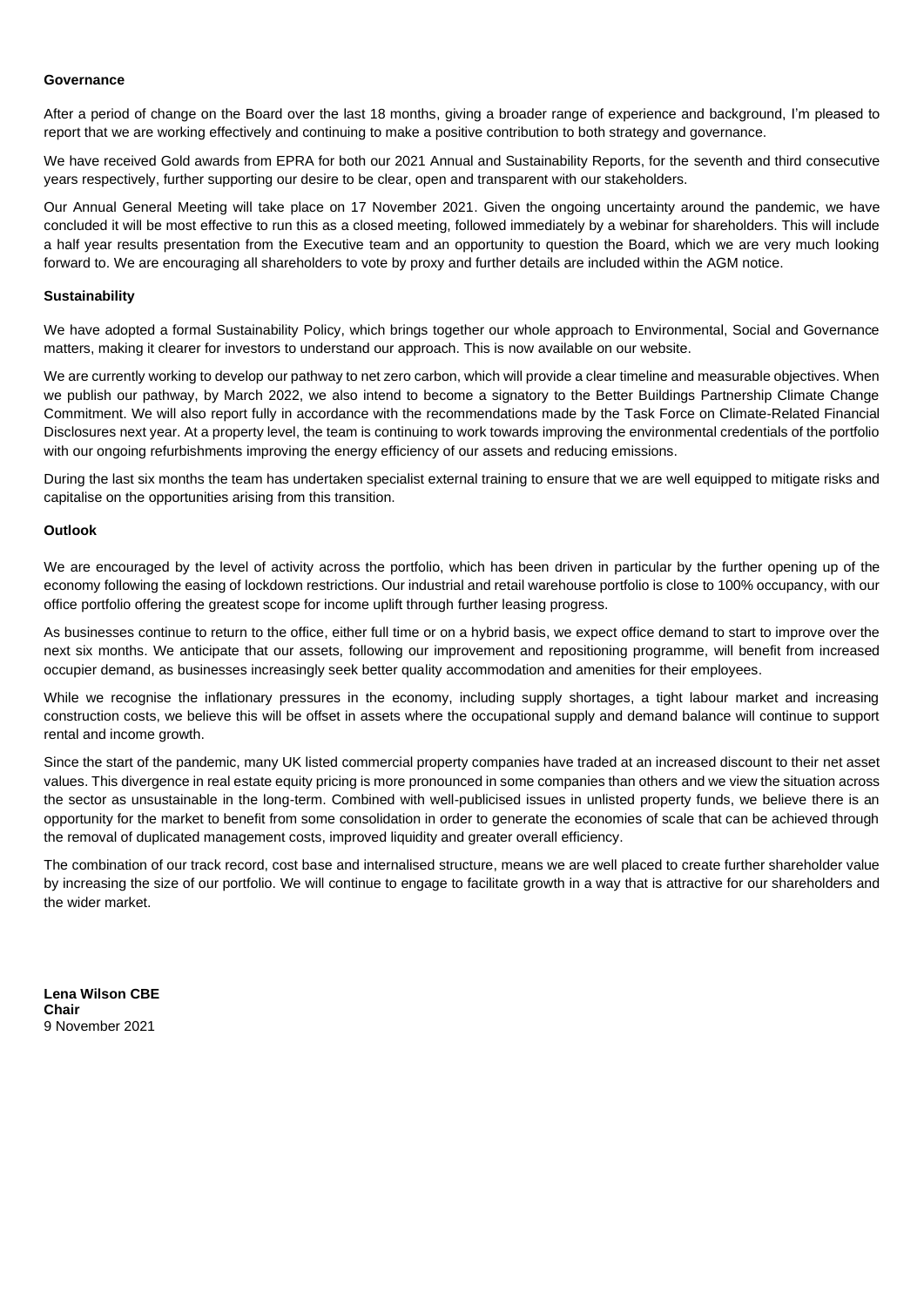#### **MARKET OVERVIEW**

#### **Economic backdrop**

As the economy started to re-open post lockdown and Covid-19 restrictions were gradually eased, UK Gross Domestic Product (GDP) is estimated to have risen sharply, by 5.5% in the quarter ended June 2021. This leaves the level of GDP 3.3% below the quarter ended December 2019. It is anticipated that the rate of economic recovery will stall somewhat in the third quarter, with the Delta variant, 'pingdemic' and other factors contributing to labour and supply shortages over the summer.

There are reasons to feel optimistic. Over 80% of the adult population has now been fully vaccinated against Covid-19 and the most vulnerable are now receiving booster shots. With virtually all restrictions lifted in the UK, the disruption and uncertainty caused by the virus has reduced.

The impact of the pandemic on employment was curbed by Government support, and labour market statistics are beginning to show signs of improvement. The unemployment rate stood at 4.5% for the three months to August 2021, down from the recent peak of 5.2% for the three months to November 2020. With the furlough scheme having ended, unemployment levels may increase in the coming months, however job vacancies reached an all-time high in September 2021.

Although footfall in retail stores remains below pre-pandemic levels, there was a small increase in August 2021, boosted by domestic tourism and the return to schools and offices. The fuel crisis and wet weather adversely affected footfall in September 2021. With physical stores now open, the proportion of retail sales online stood at 28.1% in September 2021, down from the mid-lockdown peak of 36.6% in February 2021 but a step change from pre-pandemic levels. The household savings ratio decreased to 11.7% in the quarter ended June 2021 but remains above the long-term average, indicating that consumers have unspent savings that were accumulated during the pandemic.

Inflationary pressures have accelerated in recent months. The Consumer Price Index (CPI) rose by 3.2% in the 12 months to August 2021, which was the largest increase ever recorded, albeit this reduced slightly in the 12 months to September 2021 to 3.1%. The pace of increased demand caused by the end of lockdown and Covid-19 restrictions was not echoed on the supply side, with bottlenecks and problems in certain areas, for example microchips, fuel, and energy. This high level of inflation was in part caused by base effects, which should normalise in the short-term.

The response to rising inflation is likely to be a rise in interest rates, which have stood at the ultra-low level of 0.1% since March 2020. However, the ten-year gilt yield is currently under 1%, indicating a relatively low interest rate environment going forward.

#### **UK property market**

According to Property Data, total investment for the six months to September 2021 was £29.9 billion, more than double the £14.2 billion for the six months to September 2020. Of the total investment in the period, 51.4% was from overseas.

Since April 2021 there has been a increase in industrial capital values as investor and occupier demand levels remain elevated. More recently, there was a significant rebound in the recovery of the retail warehouse sector, driving further polarisation of retail sub-sector performance. As we navigate the new normal and phased return of office workers, the office sector has started to show some signs of capital and rental growth.

The MSCI Monthly UK Property Index shows a total return for All Property for the six months to September 2021 of 8.8%, with an income return of 2.5% and capital growth of 6.1%. Rental growth was 0.9% for the six months to September 2021, compared to -0.3% for the six months to March 2021. Initial yields have moved from 5.0% in March 2021 to 4.7% in September 2021.

The market performance for the six months to September 2021 for the three main sectors was as follows:

In the industrial sector, the six-month total return was 15.9%, comprising 2.1% income return and 13.5% capital growth. In terms of capital growth by segment, this ranged from 8.9% to 16.5%. All Industrial rental growth was 3.7%. Rental growth by segment ranged from 2.4% to 4.8%.

In the office sector, the six-month total return was 2.6%, comprising 2.3% income return and 0.2% capital growth. The range in capital growth by segment was from -3.4% to 3.5%. All Office rental growth was 0.4%. Rental growth by segment ranged from -0.5% to 2.1%.

The All Retail total return was 7.5%, comprising 3.6% income return and 3.8% capital growth. Capital growth by segment ranged from -6.7% to 8.7%. All Retail rental growth was -1.5% with rental growth negative for all segments bar one. Rental growth by segment ranged from -6.7% to 0.3%.

Occupancy at an All Property level increased slightly over the six months, with the MSCI Monthly UK Property Index recording an occupancy rate of 90.4% for September 2021 (March 2021: 90.2%).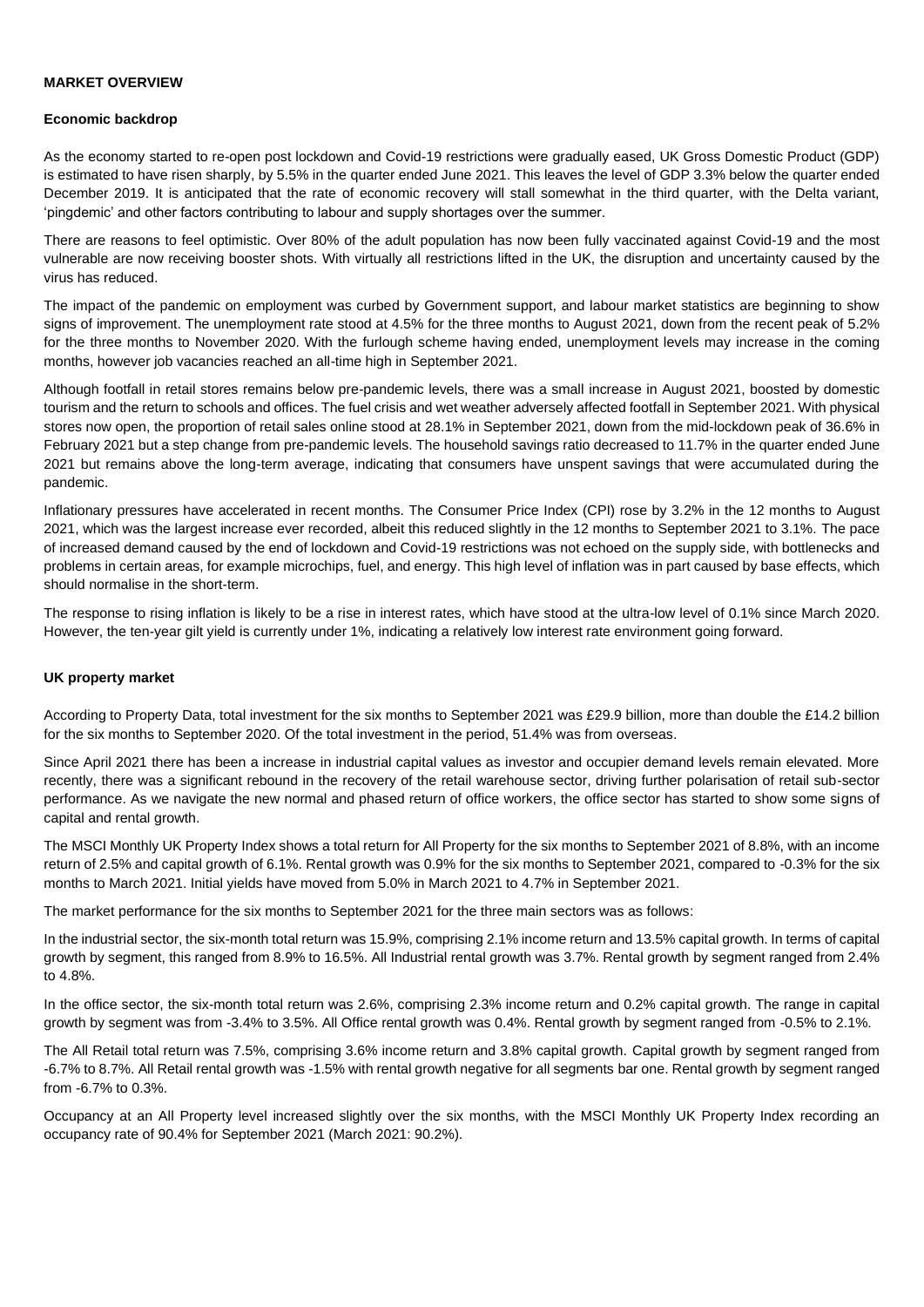### **BUSINESS REVIEW**

#### **Valuation**

The independent portfolio valuation on 30 September 2021, as provided by CBRE Limited, was £745.2 million, reflecting a net initial yield of 4.5% and a reversionary yield of 5.9%. There was an increase in the value of the portfolio of 7.4% over the six months on a like-forlike basis, principally reflecting the strength of the industrial market combined with increased occupancy and income growth.

|                           | <b>Portfolio</b> | Sept 21   | Like-for-like |
|---------------------------|------------------|-----------|---------------|
| <b>Sector</b>             | weightings       | valuation | change        |
| <b>Industrial</b>         | 55.9%            | £416.7m   | 11.8%         |
| South East                | 41.2%            |           | 13.7%         |
| Rest of UK                | 14.7%            |           | 6.4%          |
| <b>Office</b>             | 33.1%            | £246.9m   | 0.6%          |
| London City and West End  | 8.0%             |           | 2.6%          |
| Inner and Outer London    | 4.4%             |           | $-4.5%$       |
| South East                | 10.2%            |           | 2.0%          |
| Rest of UK                | 10.5%            |           | 0.1%          |
| <b>Retail and Leisure</b> | 11.0%            | £81.6m    | 7.8%          |
| Retail warehouse          | $6.9\%$          |           | 11.4%         |
| High Street – Rest of UK  | 2.6%             |           | $-2.3%$       |
| Leisure                   | 1.5%             |           | 10.9%         |
| <b>Total</b>              | 100%             | £745.2m   | 7.4%          |

#### **Performance**

For the six months to September, the portfolio returned 9.0%, outperforming the MSCI UK Quarterly Property Index, which delivered 7.6%. The income return was 2.3%, 0.1% ahead of the Index.

There has been a divergence of valuation movements between the sectors with the impact of the Covid-19 pandemic affecting sectors differently. All sectors have shown positive like-for-like valuation movements over the half year with the industrial portfolio increasing by 11.8%, the office portfolio increasing by 0.6% and the retail and leisure portfolio increasing by 7.8%.

Our overweight position to the industrial sector, which accounts for 56% of the portfolio, combined with leasing and asset management activity, contributed significantly to our outperformance.

Offices account for 33% of the portfolio and we have welcomed new occupiers to our buildings who have sought to upgrade their space, focusing on amenities, air-quality, and other environmental factors. Our investment into the portfolio in recent years has ensured our buildings remain attractive to occupiers.

We have seen a rebound in valuations in respect of our retail warehouses (which account for 7% of the portfolio) and, following recent lettings, our retail parks are fully leased. Under 3% of the portfolio is in high street retail and under 2% in the leisure sector, both of which have been more affected by the pandemic.

Capital investment was £4.4 million for the period, with the majority of this on upgrading and repositioning buildings, predominantly in the office sector.

We completed 15 lettings securing income of £2.4 million per annum, 2.2% ahead of ERV. There were also six lease renewals or regears retaining income of £0.3 million per annum, an increase on the previous passing rent of 8.2%, and 5.4% above ERV. Eight rent reviews were concluded, securing a £0.1 million per annum uplift in income, 10.8% above ERV.

Contractual passing rent increased by 3.2% to £40.4 million per annum. The increase reflects the letting activity, combined with higher rents being secured overall on lease events and various other asset management transactions.

Positively, the portfolio's ERV increased by 1.9% to £46.2 million per annum, mainly due to rental growth in the industrial and office portfolios.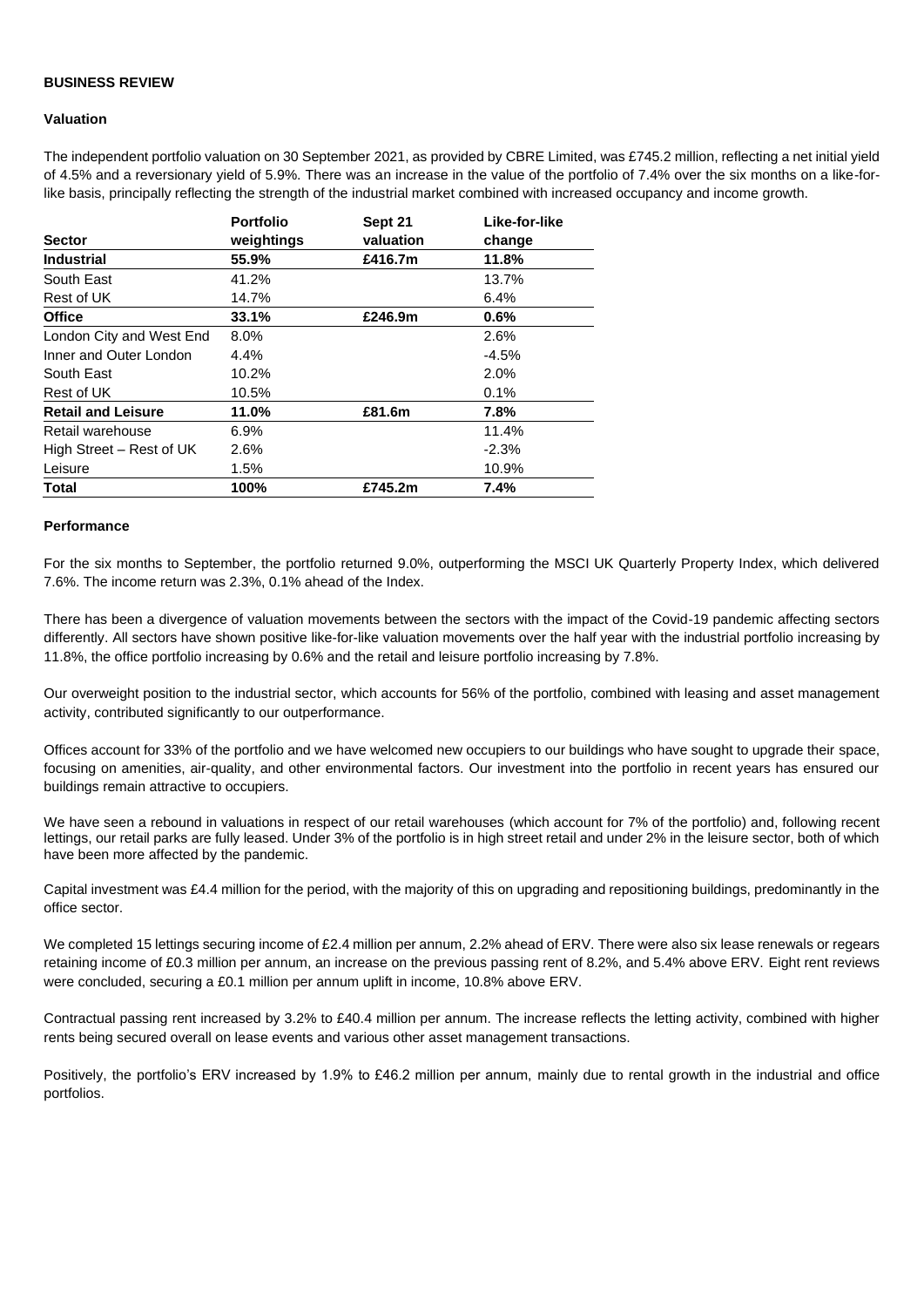#### **Working with our occupiers**

We have worked closely with our occupiers throughout the pandemic and assisted those with a proven need. This collaborative approach has helped businesses to weather the crisis and we note that it is primarily in the retail and leisure sector where limited support remains.

We have upgraded buildings to ensure that occupiers feel confident in returning to the office. An example is at 50 Farringdon Road, London EC1 where we replaced the entire air-conditioning system. The works upgraded air circulation and removed gas heating from the property which resulted in the EPC rating improving from a D to a B.

In our multi-let office portfolio we have robust Covid-19 occupancy plans in place and have carried out detailed risk assessments to enable safe use during the pandemic. Usage has improved over the period, particularly as restrictions eased in July and then again from early September as schools returned. The majority of our occupiers are utilising a hybrid model of office and home working whilst Covid-19 disruption continues.

The retail warehouse portfolio has remained busy throughout the pandemic due to parking availability, large units allowing social distancing and shoppers being able to click and collect. This sub-sector has significantly outperformed high street retail over the half year, due to high street occupational demand remaining muted.

#### **Occupancy**

As at 30 September 2021 we had a total void ERV of £3.5 million and have increased occupancy from 91% to 93% as a result of a number of initiatives, including securing several key lettings, principally in the office sector. Pleasingly, we only had nine occupiers depart due to lease events including a unit in Carlisle following the administration of Top Shop.

Demand for industrial space remains robust across the country and we have been encouraged by demand for our offices, with occupiers looking to upgrade space. The retail warehouse portfolio is fully leased, following lettings to JD Gyms and the Job Centre during the half year.

33% of the void portfolio by ERV is under refurbishment, with our largest void being at Angel Gate, London, which we are relaunching to attract smaller companies that have been largely absent from the market during the pandemic.

#### **Industrial portfolio**

The industrial portfolio has performed exceptionally well over the half year, with a combination of further yield hardening on the back of strong investment demand and proven rental growth, especially in the multi-let sector.

On a like-for-like basis, capital values increased by 11.8%, or £42.7 million. The passing rent declined by a nominal -0.6% due to the timing of rent-free periods, and the ERV grew by 3.6%, or £0.7 million.

The UK-wide distribution warehouse assets total 1.2 million sq ft in five units, which are fully leased with a weighted average unexpired lease term of 5.5 years.

The multi-let estates, of which 92% by value are in the South East, total 1.7 million sq ft and are 98% let. Only five out of 136 units are vacant, two of which were recently acquired in Gloucester and a further one is under offer.

Two units were let during the period, securing £0.6 million per annum, 3.9% ahead of ERV. This included pre-letting a warehouse in Barking, subject to landlord enabling works which are due to complete this year. The unit became vacant when the occupier's business unfortunately failed as a result of the Covid-19 pandemic. The new rent has been agreed at £0.6 million per annum, 43% ahead of the previous passing rent and 3.8% ahead of the March ERV.

We have secured £0.1 million of additional income from seven rent reviews settled over the period, 13.0% ahead of ERV. Two small occupiers have been retained at renewal, increasing their passing rent by 23.4%, in line with ERV.

The industrial portfolio currently has £3.5 million of reversionary income potential, with £0.3 million relating to the void units.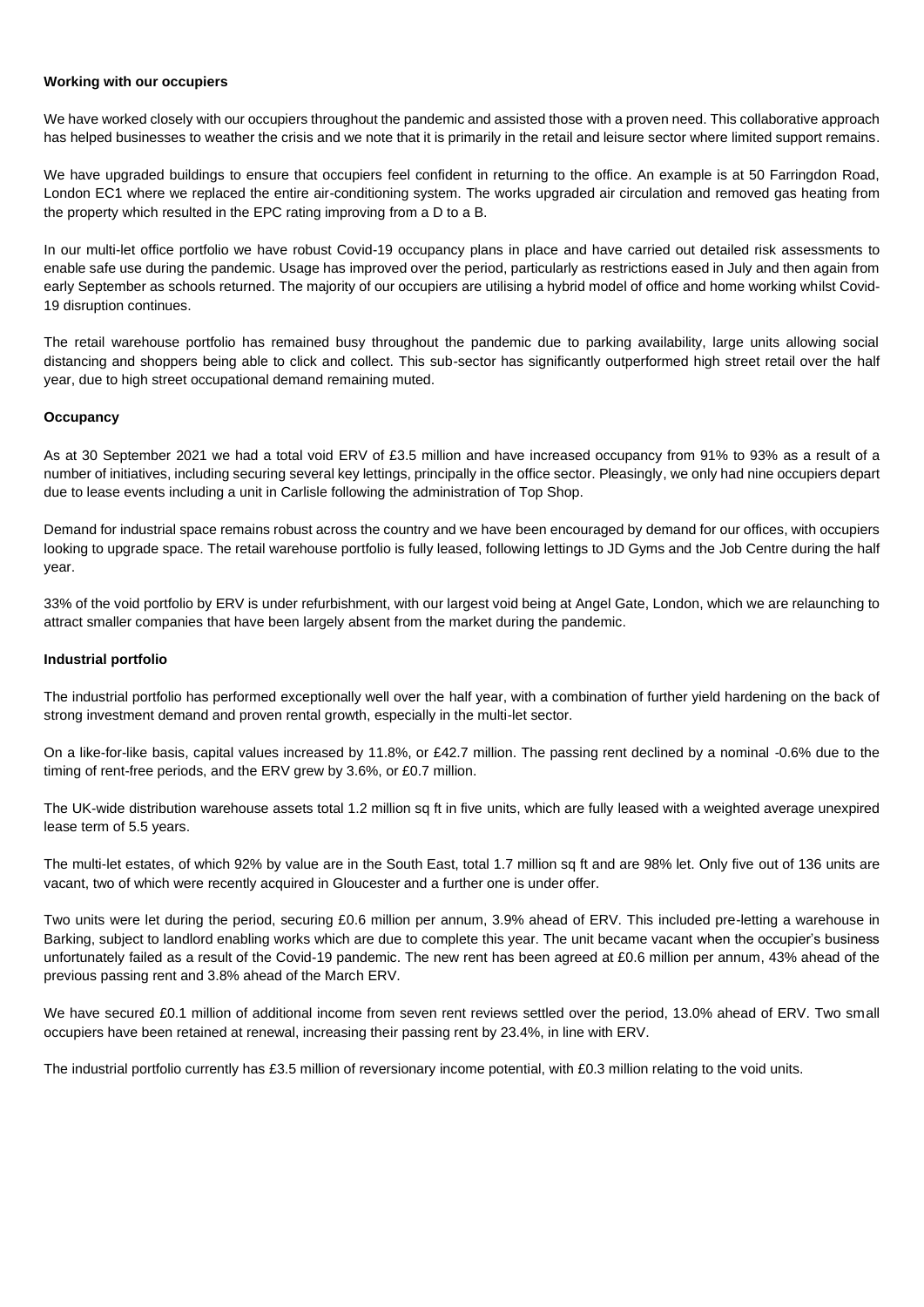### **Office portfolio**

The regional office portfolio increased in value by 1.0%, while the smaller component of central London offices were unchanged, reflecting the tougher leasing conditions at Angel Gate, London EC1 where we have smaller offices available.

Occupational demand for Grade A space has been good, with second hand space and smaller office suites being less in demand. The current consensus is that the majority of businesses are adopting a hybrid working approach with a mix of office and home working, and early decisions to dispose of space are now in some cases being put on hold or reversed.

We have seen a 'flight to quality', with occupiers looking for space that is attractive to their employees and visitors, with the environmental credentials of buildings becoming higher priority. Good examples of this and where we have capitalised on the refurbishments recently undertaken are at:

- 50 Pembroke Court, Chatham which was refurbished improving the EPC rating from D to B. We let the remaining suite to NatWest on a five-year lease, subject to break, at a rent of £0.3 million per annum, 6.7% ahead of ERV. The building offered best-in-class space in the town and was in-line with NatWest's environmental expectations.
- Stanford Building, London WC2 which was refurbished improving the EPC rating from E to B. We let the remaining office floors to a recruitment company at a rent of £0.5 million per annum, 3% below ERV but reflecting the ten-year lease term secured.
- 180 West George Street, Glasgow we refurbished a floor improving the EPC rating from D to B. The floor was let to a technology consultancy firm on a five-year lease, subject to break, at a rent of £0.2 million per annum, 2% ahead of ERV.

Capital values increased by 0.6% (£1.6 million). The passing rent increased by 6.9% (£0.9 million per annum) and the ERV increased by 0.9% (£0.2 million) over the half year, with the regional assets increasing by 1.9% and London declining by -1.4%.

Angel Gate, London EC1 is our largest void, and we are currently installing an occupier lounge and refreshing the common areas to increase its attractiveness to smaller companies. Pleasingly we have let a fully fitted suite during the period to a recruitment company, securing £0.1 million per annum, 9.6% ahead of ERV.

Our second largest void is at Longcross, Cardiff where we are on site refurbishing the vacant suites, common areas and creating an occupier lounge. The building will offer open plan space with exposed services, new air-conditioning, occupier amenities and a high car parking ratio. The EPC is expected to improve from a D to a B in respect of the refurbished floors. We expect good interest once the Welsh Government's work from home policy is revised. The third largest void is at Tower Wharf, Bristol, where we have two recently refurbished suites with B and C rated EPCs.

Elsewhere two small occupiers have been retained at renewal and one rent review was settled, the combined new rent being £0.2 million per annum, 4.4% ahead of ERV.

The office portfolio currently has £5.1 million of reversionary income potential, with £2.7 million relating to the void units.

## **Retail and Leisure portfolio**

Despite the obvious benefits of businesses being able to fully reopen without restrictions, the retail and leisure market continues to suffer from increased vacancy rates caused by business failures during the pandemic. This oversupply will take some time to work through, helped by alternative uses being found for vacant space. On a positive note, retail warehouse values have rebounded in the half year, with investors seeing value in the sector as occupational demand improves.

Against this backdrop, we have had letting success in the retail warehouse portfolio, with JD Gyms taking a unit at Angouleme Retail Park in Bury and the Job Centre taking a unit at Parc Tawe, Swansea. The lettings produced a combined rent of £0.3 million per annum, in line with ERV. The retail warehouse portfolio, consisting of 19 units and 0.4 million sq ft, is fully leased with a weighted average unexpired lease term of 6.4 years.

The high street portfolio remains well let, with only four vacant units with an ERV of £0.2 million per annum, one of which is being refurbished and another of which is under offer. Additionally, our largest retail void is the unit at Stanford Building, London WC2 (classified within the office sector due to its predominant use) where we are just starting to see demand improving with the return of tourists in particular.

Whilst the leisure portfolio has performed strongly, this was in part due to the repositioning and capital investment at Regency Wharf, Birmingham. This is our only leisure void and we are on-site converting the former warehouse property to an office overlooking Birmingham Canal. The building will offer Grade A space with an expected B rated EPC and the ERV being double its former level as a restaurant. The work is due to finish before the end of the year.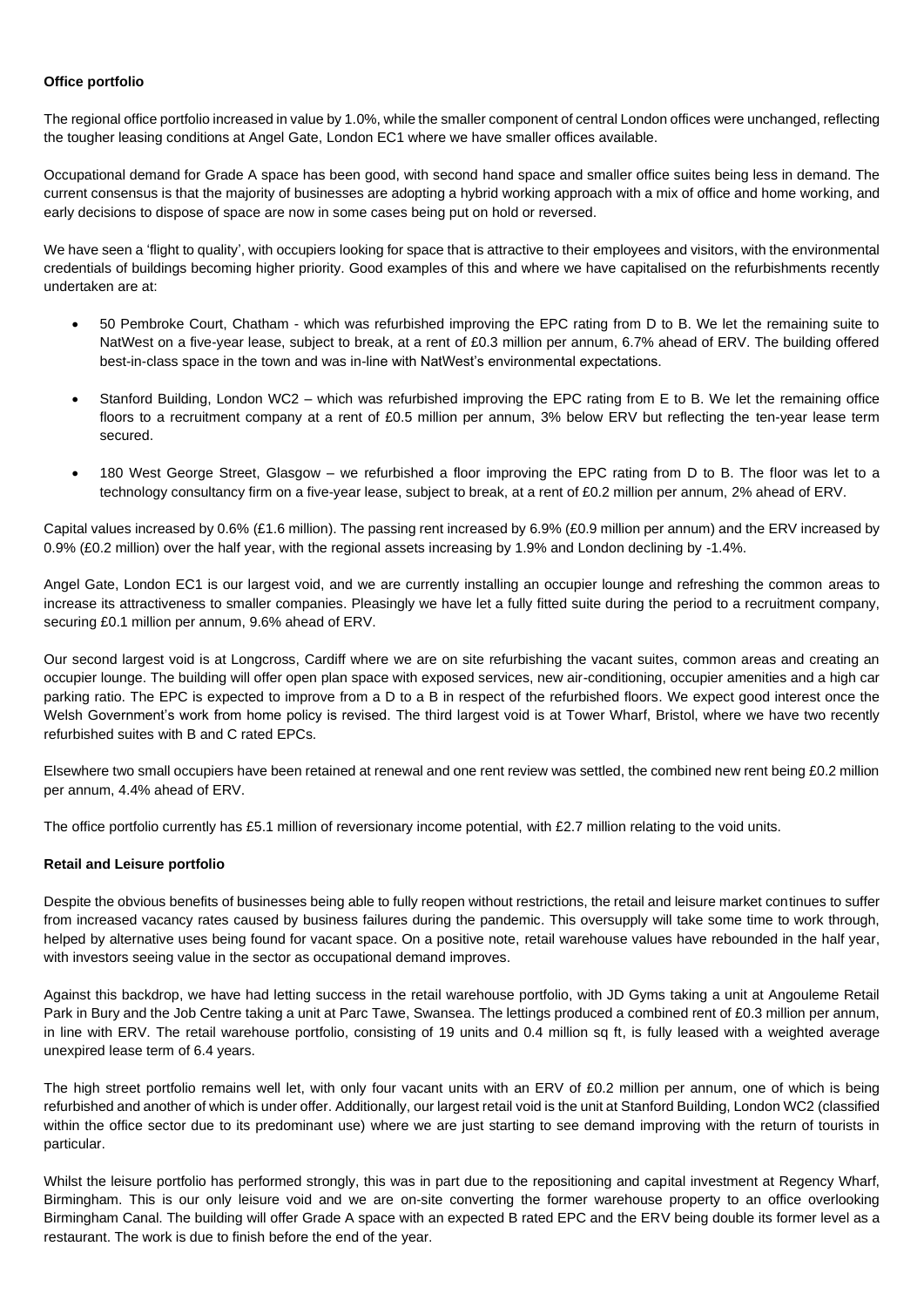Capital values on a like-for-like basis increased by 7.8% or £5.9 million. The passing rent increased by 6.7%, or £0.4 million per annum and the ERV remained flat over the half year.

The retail and leisure portfolio void ERV is £0.5 million, with the majority of it relating to Regency Wharf as set out above. The overall reversionary income is £0.3 million, reflecting the level of over-renting in the portfolio.

#### **Investment activity**

As recently announced, we completed the freehold acquisition of Madleaze Trading Estate, located in central Gloucester for £13.1 million, before acquisition costs.

Adjacent to Gloucester Quays Retail Park and the Gloucester and Sharpness canal, the property comprises 18 industrial units totalling 304,000 sq ft on a 10.3 acre site. The estate is let to eight occupiers and currently includes two vacant units, which are to be refurbished prior to re-leasing.

The total rental income is £0.75 million per annum, equating to only £2.74 per sq ft. This is expected to rise to £0.86 million once the estate is fully let and has the potential to increase further as rents are reset to current market levels. The purchase price reflected a low capital value of £44 per sq ft, which is below the estimated reinstatement cost.

At the end of the half year, we completed the disposal of a non-core retail asset in Huddersfield for £0.75 million, 16.3% ahead of the March valuation. The proceeds will be deployed into other identified asset enhancement projects across the portfolio.

In terms of potential acquisitions, we are seeing increasing availability of opportunities, particularly since the end of the summer, which is encouraging. We continue to look across sectors and are focused on opportunities that will deliver attractive returns commensurate with the asset specific risk.

#### **Looking ahead**

Our focus is on continuing to work with our occupiers, improving the quality of the portfolio and capturing the reversionary income potential embedded within the portfolio, principally through leasing vacant space and further value creation through active asset management.

In summary there is £8.9 million per annum of upside from the current passing rent. This includes £2.8 million per annum which follows expiries of rent-free periods. There is a further £3.5 million per annum potentially available from leasing currently vacant space. Finally, there is £2.6 million of potential income where ERVs are higher than the passing rent, providing scope for rental uplifts at either review or lease expiry.

Recognising the strength of the portfolio in terms of its location, sector, asset quality and diversified income, we remain confident in our ability to continue to unlock upside potential.

#### **Top ten assets**

The largest assets in the portfolio as at 30 September 2021, ranked by capital value, represent 55% of the total portfolio valuation and are detailed below:

|                                             |            | Approximate<br>area (sq ft) | Appraised<br>value |
|---------------------------------------------|------------|-----------------------------|--------------------|
| Parkbury Industrial Estate, Radlett, Herts. | Industrial | 343,800                     | >£60m              |
| River Way Industrial Estate, Harlow, Essex  | Industrial | 454.800                     | >£60m              |
| Datapoint, Cody Road, London E16            | Industrial | 55,100                      | $£30m-E40m$        |
| Stanford Building, Long Acre, London WC2    | Office     | 20,100                      | $£30m-E40m$        |
| Angel Gate, City Road, London EC1           | Office     | 64,600                      | $£30m-E40m$        |
| Lyon Business Park, Barking, Essex          | Industrial | 99,400                      | $£30m-E40m$        |
| Shipton Way, Rushden, Northants.            | Industrial | 312,900                     | $£20m-E30m$        |
| Tower Wharf, Cheese Lane, Bristol           | Office     | 70.600                      | $£20m-E30m$        |
| 50 Farringdon Road, London EC1              | Office     | 31,300                      | $£20m-E30m$        |
| 30 & 50 Pembroke Court, Chatham, Kent       | Office     | 86,100                      | $£20m-E30m$        |

A full portfolio listing is available on the Company's website: **www.picton.co.uk**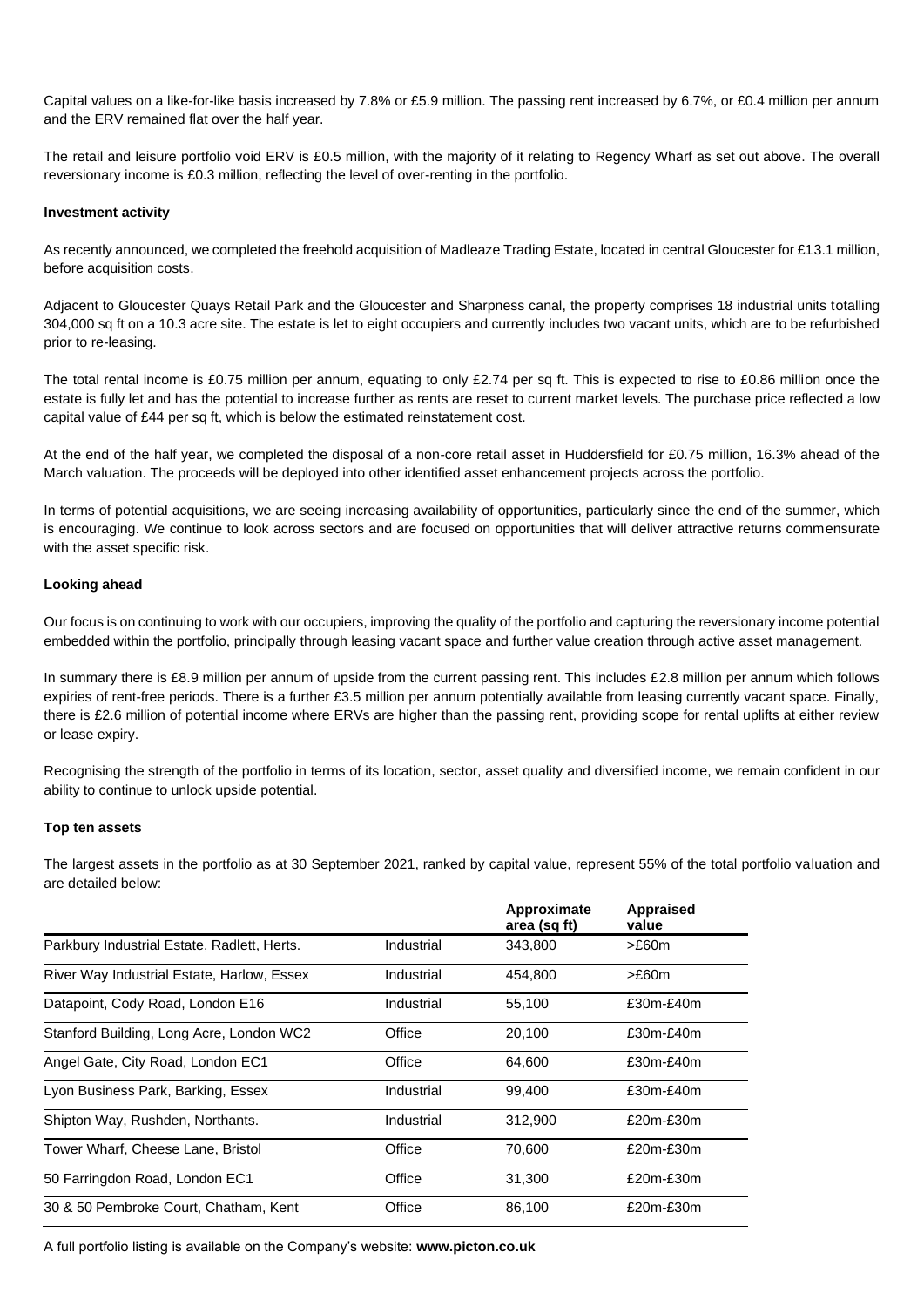#### **Top ten occupiers**

The top ten occupiers, based as a percentage of annualised contracted rental income, after lease incentives, as at 30 September 2021, are summarised below:

| 4.9  |
|------|
| 3.8  |
| 2.9  |
| 2.8  |
| 2.7  |
| 2.3  |
| 1.9  |
| 1.8  |
| 1.6  |
| 1.4  |
| 26.1 |
|      |

#### **Financial overview**

#### **Income statement**

For the six months to 30 September 2021, our total profit was £54.4 million, representing earnings per share of 10.0 pence. Our operating profit of £14.9 million was 4.7% higher when compared to the previous half year, and there were strong revaluation gains across the portfolio of £43.0 million.

Our EPRA earnings, being recurring income less costs of running the business, were £10.9 million for the period, or 2.0 pence per share. This is an increase of 8.3% compared to last year's results. Our property revenue has increased compared to a year ago, reflecting the letting success during the period but also the reduced provisions being required against rent receivable.

Our rent collection for the six months to September 2021 (i.e. the March and June quarters) was 96%. For the September quarter's rent, demanded at the end of this period, the collection rate is currently at 97%, this includes rents that are expected to be received under monthly payment plans.

Administrative expenses for the period were £2.7 million, higher than the previous period by £0.4 million. This was largely due to higher employee costs, particularly the variable element of remuneration which is linked to our positive share price performance.

Finance costs were slightly lower at £3.9 million for the half year. Our average interest rate across all our borrowings is 4.0% which is a slight reduction since year end.

Dividend cover for the six months was 121%. During the period we have paid two interim dividends, the first at 0.8 pence per share, and the second, increased by 6.3%, to 0.85 pence per share, a total of £9.0 million. This is over 30% higher than the equivalent period last year.

## **Balance sheet**

The net asset value of the Group rose over the period by £45.4 million, to £573.6 million, an increase of 8.6%. The external valuation of the property portfolio stood at £745.2 million at 30 September 2021, an increase of 7.4% on a like-for-like basis since 31 March 2021. We have recently acquired an industrial estate in Gloucester for gross proceeds of £13.9 million. In the period we have also disposed of a small non-core retail asset in Huddersfield, for £0.75 million, before costs, 16.3% ahead of the March 2021 valuation.

Borrowings increased to £179.6 million, representing a loan to value ratio of 22%. Towards the end of the period, we made a drawdown of £14 million under our revolving credit facility in order to fund the above purchase. We have met all of our loan covenants throughout the period and have good headroom against them. In the period we have extended the term of our £50 million revolving credit facility, for another year to May 2024, and there is the option of a further one-year extension. This gives us sufficient operational flexibility to fund potential future projects and investment opportunities.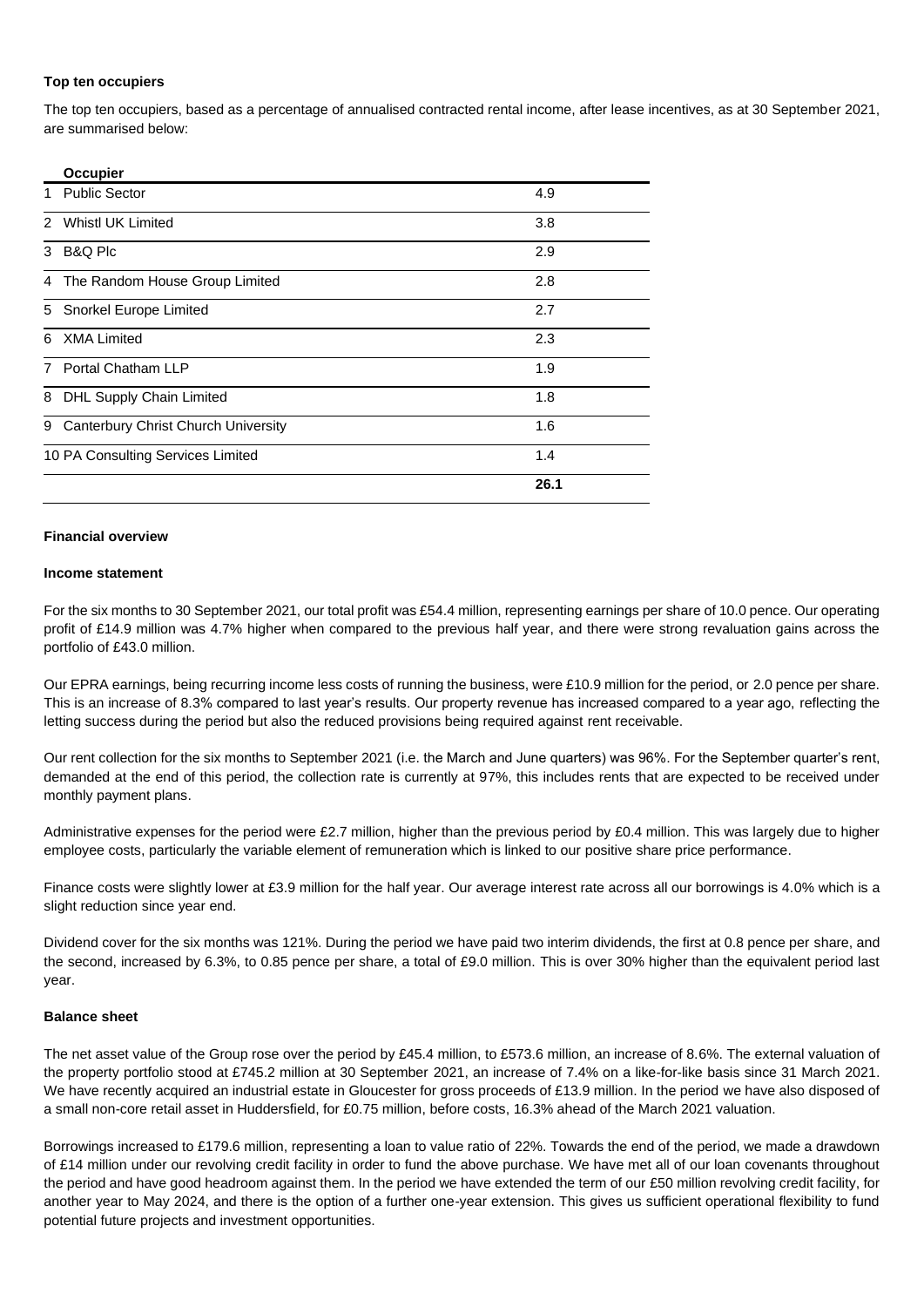#### **DIRECTORS' RESPONSIBILITIES**

#### **STATEMENT OF PRINCIPAL RISKS AND UNCERTAINTIES**

The Company's assets comprise direct investments in UK commercial property. Its principal risks are therefore related to the commercial property market in general and its investment properties. Other risks faced by the Company include economic, investment and strategic, regulatory, management and control, operational and financial risks.

These risks, and the way in which they are managed, are described in more detail under the heading 'Managing Risk' within the Strategic Report in the Company's Annual Report for the year ended 31 March 2021. The Company's principal risks and uncertainties have not changed materially since the date of that Report.

### **STATEMENT OF GOING CONCERN**

The Directors have a reasonable expectation that the Group has adequate resources to continue in operational existence for the foreseeable future. Therefore, they continue to adopt the going concern basis in preparing the financial statements.

## **STATEMENT OF DIRECTORS' RESPONSIBILITIES IN RESPECT OF THE INTERIM REPORT**

We confirm that to the best of our knowledge:

- a. the condensed set of consolidated financial statements has been prepared in accordance with IAS 34 'Interim Financial Reporting';
- b. the Chair's Statement and Business Review (together constituting the Interim Management Report) together with the Statement of Principal Risks and Uncertainties above include a fair review of the information required by the Disclosure Guidance and Transparency Rules ('DTR') 4.2.7R, being an indication of important events that have occurred during the first six months of the financial year, a description of principal risks and uncertainties for the remaining six months of the year, and their impact on the condensed set of consolidated financial statements; and
- c. the Chair's Statement together with the condensed set of consolidated financial statements include a fair review of the information required by DTR 4.2.8R, being related party transactions that have taken place in the first six months of the current financial year and that have materially affected the financial position or performance of the Company during that period, and any changes in the related party transactions described in the last Annual Report that could do so.

The Directors are responsible for the maintenance and integrity of the corporate and financial information included on the Company's website, and for the preparation and dissemination of financial statements. Legislation in Guernsey governing the preparation and dissemination of financial statements may differ from legislation in other jurisdictions.

By Order of the Board

**Andrew Dewhirst** Director 9 November 2021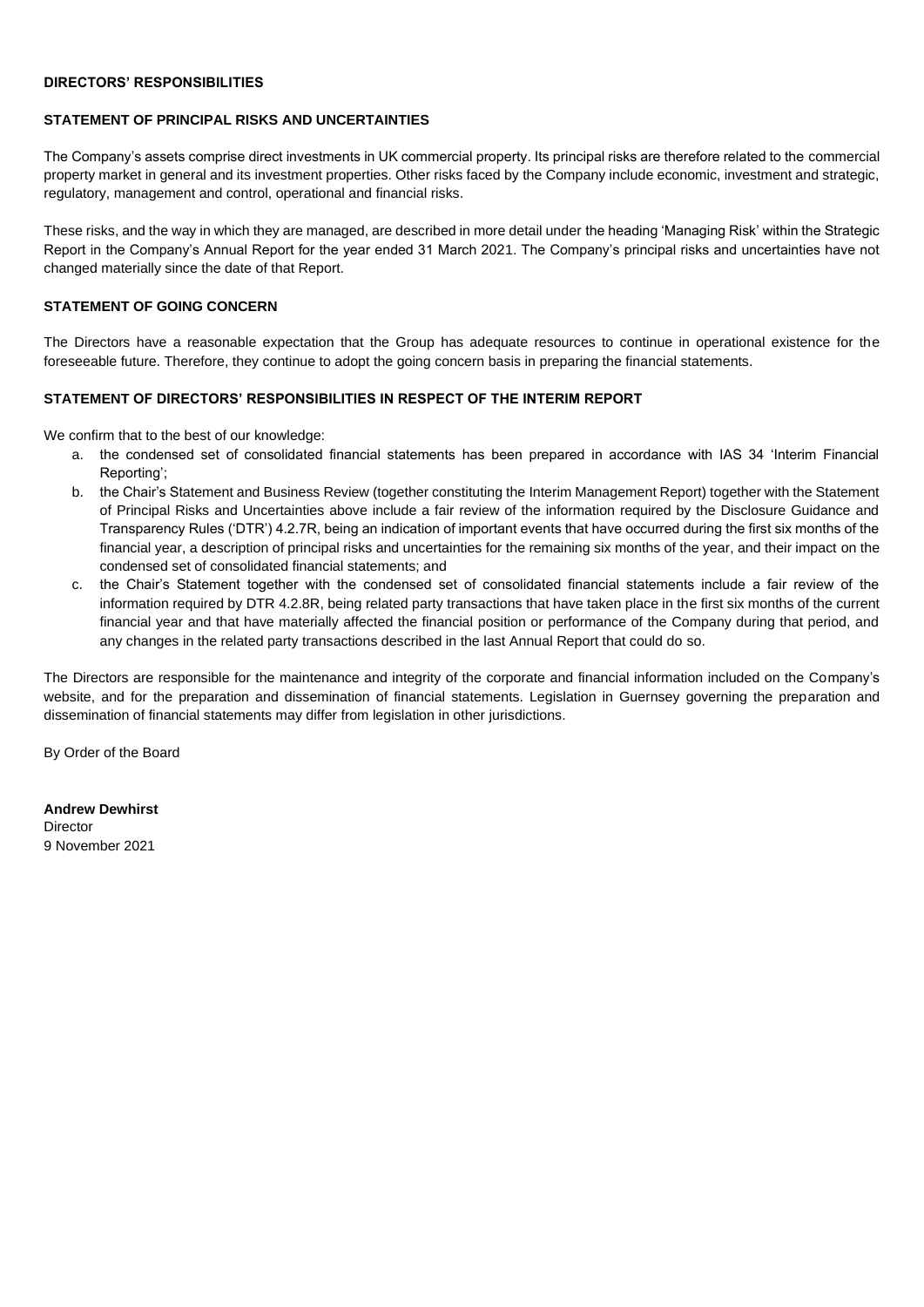#### **INDEPENDENT REVIEW REPORT TO PICTON PROPERTY INCOME LIMITED**

#### **CONCLUSION**

We have been engaged by Picton Property Income Limited (the "Company") to review the condensed set of financial statements in the half yearly financial report for the six months ended 30 September 2021 of the Company and its subsidiaries (together the "Group") which comprises the condensed consolidated balance sheet and the condensed consolidated statements of comprehensive income, changes in equity and cash flows and the related explanatory notes.

Based on our review, nothing has come to our attention that causes us to believe that the condensed set of financial statements in the half yearly financial report for the six months ended 30 September 2021 is not prepared, in all material respects, in accordance with IAS 34 Interim Financial Reporting and the Disclosure Guidance and Transparency Rules ("the DTR") of the UK's Financial Conduct Authority ("the UK FCA").

## **SCOPE OF REVIEW**

We conducted our review in accordance with International Standard on Review Engagements (UK and Ireland) 2410 Review of Interim Financial Information Performed by the Independent Auditor of the Entity issued by the Auditing Practices Board for use in the UK. A review of interim financial information consists of making enquiries, primarily of persons responsible for financial and accounting matters, and applying analytical and other review procedures. We read the other information contained in the half yearly financial report and consider whether it contains any apparent misstatements or material inconsistencies with the information in the condensed set of financial statements.

A review is substantially less in scope than an audit conducted in accordance with International Standards on Auditing (UK) and consequently does not enable us to obtain assurance that we would become aware of all significant matters that might be identified in an audit. Accordingly, we do not express an audit opinion.

## **DIRECTORS' RESPONSIBILITIES**

The half yearly financial report is the responsibility of, and has been approved by, the directors. The directors are responsible for preparing the half yearly financial report in accordance with the DTR of the UK FCA.

As disclosed in note 2, the annual financial statements of the Group are prepared in accordance with International Financial Reporting Standards. The directors are responsible for preparing the condensed set of financial statements included in the half yearly financial report in accordance with IAS 34.

### **OUR RESPONSIBILITY**

Our responsibility is to express to the Company a conclusion on the condensed set of financial statements in the half yearly financial report based on our review.

## **THE PURPOSE OF OUR REVIEW WORK AND TO WHOM WE OWE OUR RESPONSIBILITIES**

This report is made solely to the Company in accordance with the terms of our engagement letter to assist the Company in meeting the requirements of the DTR of the UK FCA. Our review has been undertaken so that we might state to the Company those matters we are required to state to it in this report and for no other purpose. To the fullest extent permitted by law, we do not accept or assume responsibility to anyone other than the Company for our review work, for this report, or for the conclusions we have reached.

**Deborah Smith For and on behalf of KPMG Channel Islands Limited** *Chartered Accountants, Guernsey* 9 November 2021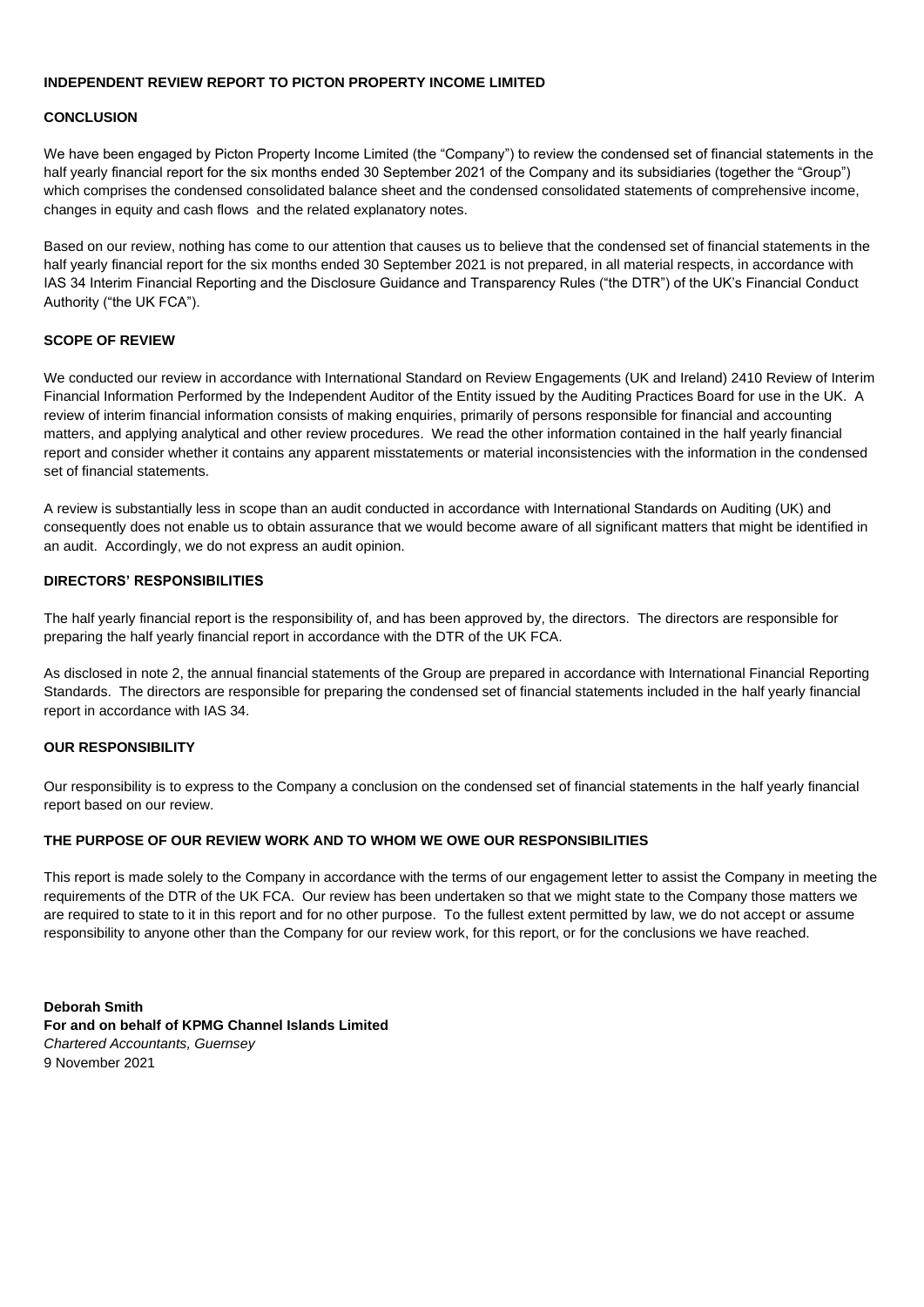## **CONDENSED CONSOLIDATED STATEMENT OF COMPREHENSIVE INCOME FOR THE HALF YEAR ENDED 30 SEPTEMBER 2021**

|                                                       |                | 6 months<br>ended<br>30 Sept<br>2021<br>unaudited<br><b>Total</b> | 6 months<br>ended<br>30 Sept<br>2020<br>unaudited<br>Total | Year ended<br>31 March<br>2021<br>audited<br>Total |
|-------------------------------------------------------|----------------|-------------------------------------------------------------------|------------------------------------------------------------|----------------------------------------------------|
|                                                       | Note           | £000                                                              | £000                                                       | £000                                               |
| <b>Income</b>                                         |                |                                                                   |                                                            |                                                    |
| Revenue from properties                               | 3              | 22,623                                                            | 21,653                                                     | 43,331                                             |
| Property expenses                                     | 4              | (5,014)                                                           | (5, 120)                                                   | (9, 877)                                           |
| Net property income                                   |                | 17,609                                                            | 16,533                                                     | 33,454                                             |
| <b>Expenses</b>                                       |                |                                                                   |                                                            |                                                    |
| Administrative expenses                               |                | (2,744)                                                           | (2, 342)                                                   | (5,388)                                            |
| <b>Total operating expenses</b>                       |                | (2,744)                                                           | (2, 342)                                                   | (5, 388)                                           |
| Operating profit before movement on investments       |                | 14,865                                                            | 14,191                                                     | 28,066                                             |
| <b>Investments</b>                                    |                |                                                                   |                                                            |                                                    |
| Profit on disposal of investment properties           | 9              | 47                                                                |                                                            | 868                                                |
| Investment property valuation movements               | 9              | 42,951                                                            | (6, 392)                                                   | 12,861                                             |
| Total profit/(loss) on investments                    |                | 42,998                                                            | (6, 392)                                                   | 13,729                                             |
| <b>Operating profit</b>                               |                | 57,863                                                            | 7,799                                                      | 41,795                                             |
| <b>Financing</b>                                      |                |                                                                   |                                                            |                                                    |
| Interest received                                     |                |                                                                   | 3                                                          | 5                                                  |
| Interest paid                                         |                | (3,945)                                                           | (4, 122)                                                   | (7,999)                                            |
| <b>Total finance costs</b>                            |                | (3,945)                                                           | (4, 119)                                                   | (7, 994)                                           |
| <b>Profit before tax</b>                              |                | 53,918                                                            | 3,680                                                      | 33,801                                             |
| Tax                                                   |                |                                                                   |                                                            |                                                    |
| <b>Profit after tax</b>                               |                | 53,918                                                            | 3,680                                                      | 33,801                                             |
| Other comprehensive income                            |                |                                                                   |                                                            |                                                    |
| Revaluation on owner occupied property                |                | 443                                                               | $\overline{\phantom{m}}$                                   |                                                    |
| Total other comprehensive income for the period/ year |                | 443                                                               | -                                                          |                                                    |
| Total comprehensive income for the period/ year       |                | 54,361                                                            | 3,680                                                      | 33,801                                             |
| <b>Earnings per share</b>                             |                |                                                                   |                                                            |                                                    |
| Basic and diluted                                     | $\overline{7}$ | 10.0p                                                             | 0.7p                                                       | 6.2p                                               |

All of the profit and total comprehensive income for the period is attributable to the equity holders of the Company. There are no minority interests. Notes 1 to 15 form part of these condensed consolidated financial statements.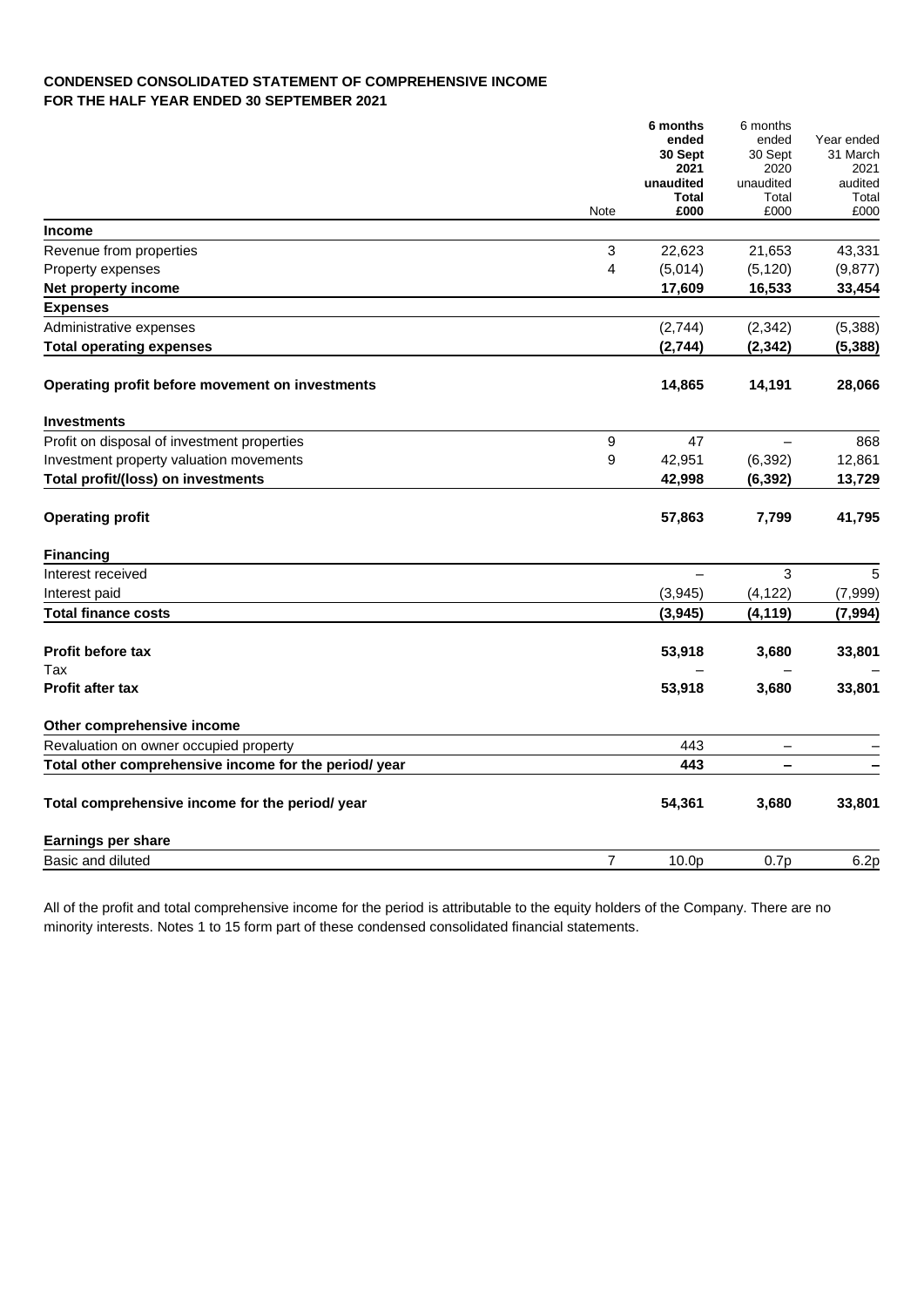## **CONDENSED CONSOLIDATED STATEMENT OF CHANGES IN EQUITY FOR THE HALF YEAR ENDED 30 SEPTEMBER 2021**

|                                           | <b>Note</b> | Share<br>capital<br>£000 | Other<br>reserves<br>£000 | Retained<br>earnings<br>£000 | Revaluation<br>reserve<br>£000 | Total<br>£000 |
|-------------------------------------------|-------------|--------------------------|---------------------------|------------------------------|--------------------------------|---------------|
| Balance as at 31 March 2020               |             | 164,400                  | (784)                     | 345,667                      |                                | 509,283       |
| Profit for the period                     |             |                          |                           | 3,680                        |                                | 3,680         |
| Dividends paid                            | 6           |                          |                           | (6, 819)                     |                                | (6, 819)      |
| Share-based awards                        |             |                          | 388                       |                              |                                | 388           |
| Purchase of shares held in trust          |             |                          | (643)                     |                              |                                | (643)         |
| Balance as at 30 September 2020           |             | 164,400                  | (1,039)                   | 342,528                      |                                | 505,889       |
| Profit for the period                     |             |                          |                           | 30,121                       |                                | 30,121        |
| Dividends paid                            | 6           |                          |                           | (8, 183)                     |                                | (8, 183)      |
| Share-based awards                        |             |                          | 370                       |                              |                                | 370           |
| Balance as at 31 March 2021               |             | 164,400                  | (669)                     | 364,466                      |                                | 528,197       |
| Profit for the period                     |             |                          |                           | 53,918                       |                                | 53,918        |
| Dividends paid                            | 6           |                          |                           | (9,008)                      |                                | (9,008)       |
| Share-based awards                        |             |                          | 303                       |                              |                                | 303           |
| Purchase of shares held in trust          |             |                          | (237)                     |                              |                                | (237)         |
| Other comprehensive income for the period |             |                          |                           |                              | 443                            | 443           |
| Balance as at 30 September 2021           |             | 164,400                  | (603)                     | 409,376                      | 443                            | 573,616       |

Notes 1 to 15 form part of these condensed consolidated financial statements.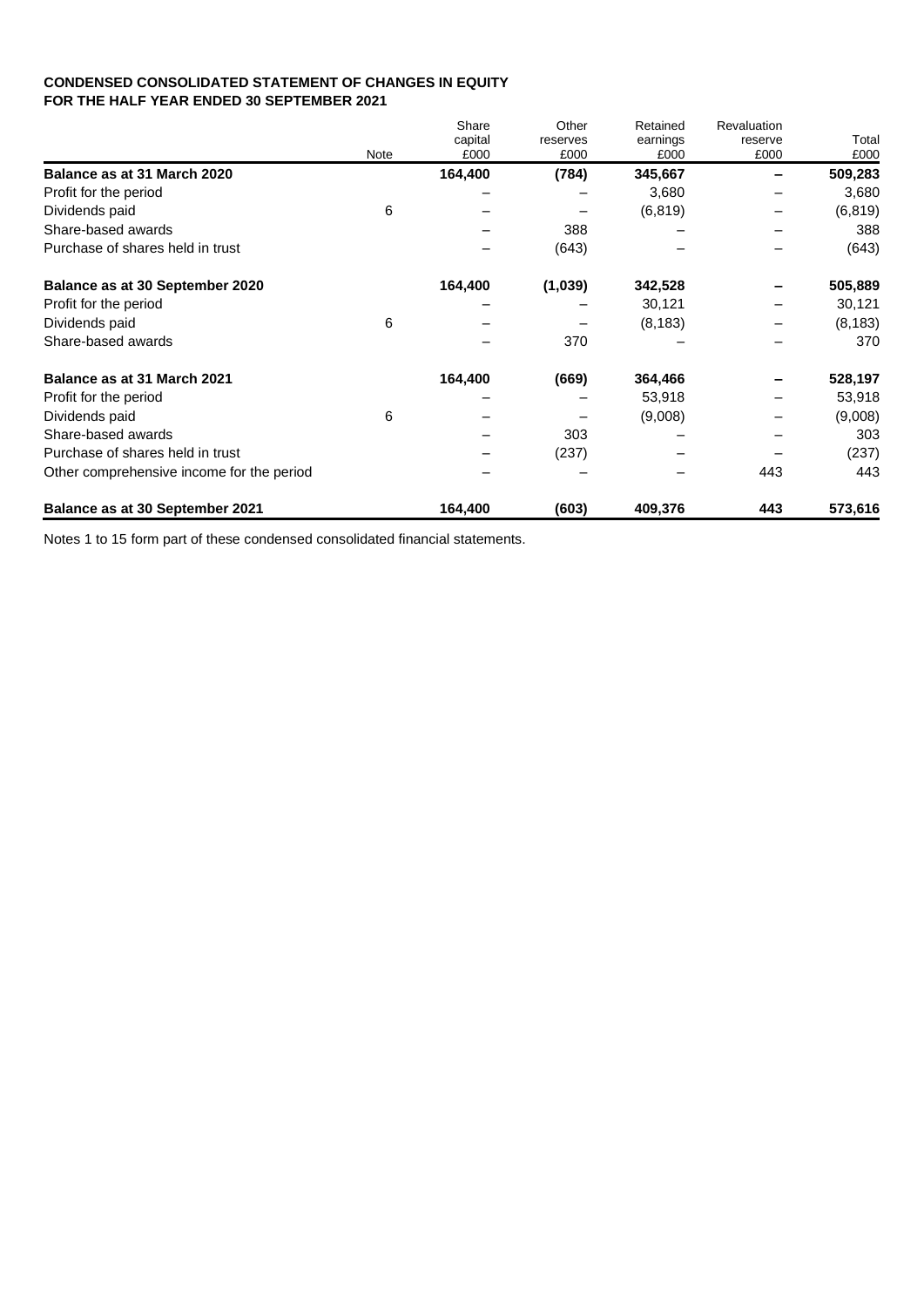## **CONDENSED CONSOLIDATED BALANCE SHEET AS AT 30 SEPTEMBER 2021**

|                                      |      | 2021<br>unaudited | 30 September 30 September<br>2020<br>unaudited | 31 March<br>2021<br>audited |
|--------------------------------------|------|-------------------|------------------------------------------------|-----------------------------|
| <b>Non-current assets</b>            | Note | £000              | £000                                           | £000                        |
| Investment properties                | 9    | 726,020           | 646,668                                        | 665,418                     |
| Property, plant and equipment        |      | 4,473             | 17                                             | 4,111                       |
| <b>Total non-current assets</b>      |      | 730,493           | 646,685                                        | 669,529                     |
| <b>Current assets</b>                |      |                   |                                                |                             |
| Investment properties held for sale  | 9    | $\equiv$          | 3,975                                          |                             |
| Accounts receivable                  |      | 24,390            | 20,501                                         | 19,584                      |
| Cash and cash equivalents            |      | 16,681            | 18,899                                         | 23,358                      |
| <b>Total current assets</b>          |      | 41,071            | 43,375                                         | 42,942                      |
| <b>Total assets</b>                  |      | 771,564           | 690,060                                        | 712,471                     |
| <b>Current liabilities</b>           |      |                   |                                                |                             |
| Accounts payable and accruals        |      | (18, 945)         | (18, 250)                                      | (18, 805)                   |
| Loans and borrowings                 | 10   | (973)             | (915)                                          | (944)                       |
| Obligations under leases             |      | (107)             | (107)                                          | (107)                       |
| <b>Total current liabilities</b>     |      | (20, 025)         | (19, 272)                                      | (19, 856)                   |
| <b>Non-current liabilities</b>       |      |                   |                                                |                             |
| Loans and borrowings                 | 10   | (176, 218)        | (163, 191)                                     | (162, 711)                  |
| Obligations under leases             |      | (1,705)           | (1,708)                                        | (1,707)                     |
| <b>Total non-current liabilities</b> |      | (177, 923)        | (164, 899)                                     | (164, 418)                  |
| <b>Total liabilities</b>             |      | (197, 948)        | (184, 171)                                     | (184, 274)                  |
| <b>Net assets</b>                    |      | 573,616           | 505,889                                        | 528,197                     |
| <b>Equity</b>                        |      |                   |                                                |                             |
| Share capital                        | 11   | 164,400           | 164,400                                        | 164,400                     |
| Retained earnings                    |      | 409,376           | 342,528                                        | 364,466                     |
| Other reserves                       |      | (603)             | (1,039)                                        | (669)                       |
| <b>Revaluation reserve</b>           |      | 443               |                                                |                             |
| <b>Total equity</b>                  |      | 573,616           | 505,889                                        | 528,197                     |
| Net asset value per share            | 13   | 105p              | 93 <sub>p</sub>                                | 97 <sub>p</sub>             |

These condensed consolidated financial statements were approved by the Board of Directors on 9 November 2021 and signed on its behalf by:

## **Andrew Dewhirst**

Director

Notes 1 to 15 form part of these condensed consolidated financial statements.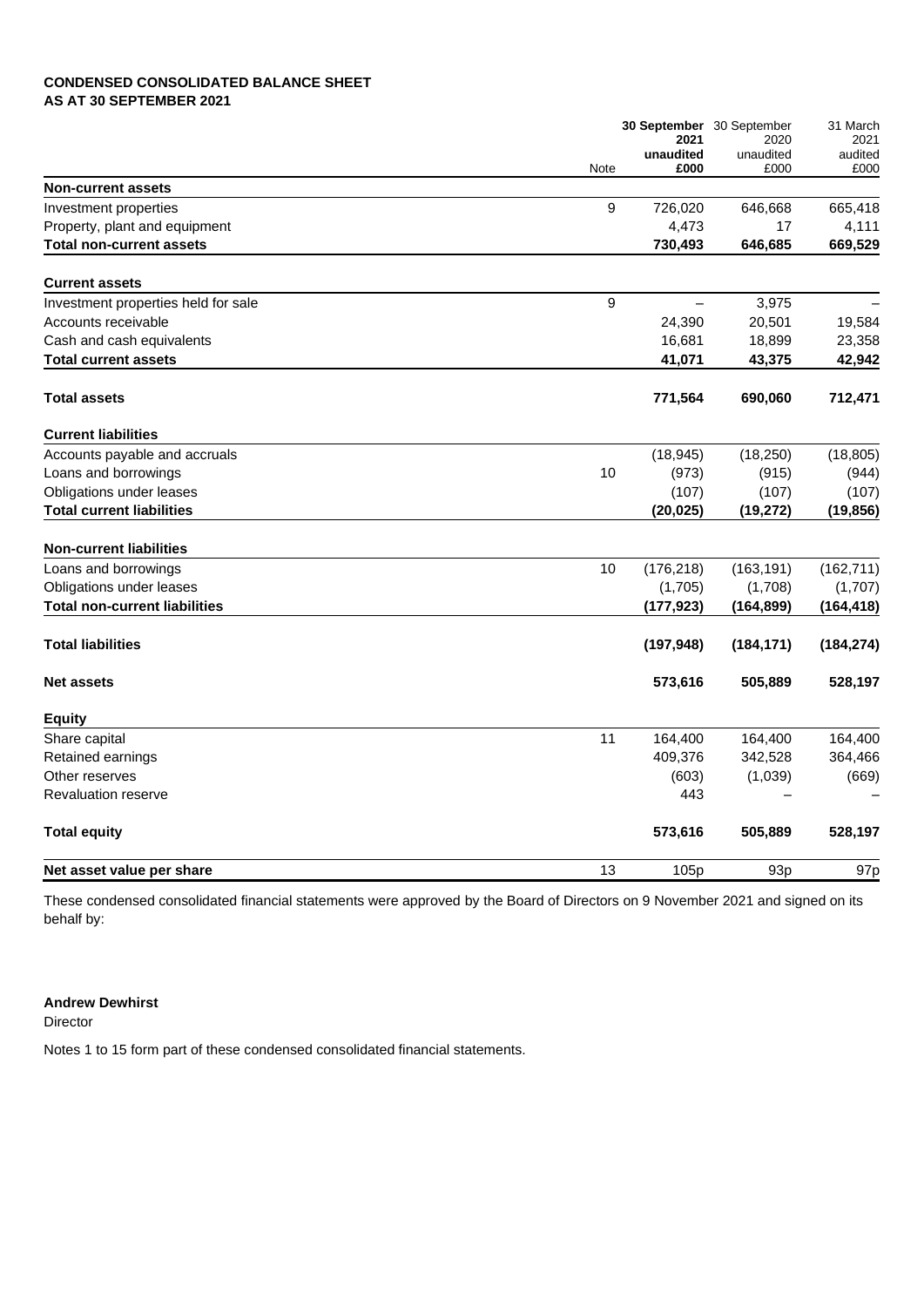## **CONDENSED CONSOLIDATED STATEMENT OF CASH FLOWS FOR THE HALF YEAR ENDED 30 SEPTEMBER 2021**

|                                                       |      | 6 months             | 6 months             |                  |
|-------------------------------------------------------|------|----------------------|----------------------|------------------|
|                                                       |      | ended                | ended                | Year ended       |
|                                                       |      | 30 September<br>2021 | 30 September<br>2020 | 31 March<br>2021 |
|                                                       |      | unaudited            | unaudited            | audited          |
|                                                       | Note | £000                 | £000                 | £000             |
| <b>Operating activities</b>                           |      |                      |                      |                  |
| Operating profit                                      |      | 57,863               | 7,799                | 41,795           |
| Adjustments for non-cash items                        | 12   | (42, 615)            | 6,783                | (12, 964)        |
| Interest received                                     |      |                      | 3                    | 5                |
| Interest paid                                         |      | (3, 722)             | (3,837)              | (7, 515)         |
| Tax received                                          |      |                      | 56                   | 56               |
| Increase in accounts receivables                      |      | (4, 845)             | (2,900)              | (1,983)          |
| Increase/(decrease) in payables and accruals          |      | 191                  | (1, 365)             | (825)            |
| Cash inflows from operating activities                |      | 6,872                | 6,539                | 18,569           |
|                                                       |      |                      |                      |                  |
| <b>Investing activities</b>                           |      |                      |                      |                  |
| Purchase of investment properties                     | 9    | (13, 933)            |                      |                  |
| Capital expenditure on investment properties          | 9    | (4, 363)             | (2, 549)             | (4,961)          |
| Disposal of investment properties                     |      | 731                  |                      | 3,928            |
| Purchase of tangible assets                           |      | 1                    |                      | (268)            |
| Cash outflows from investing activities               |      | (17, 564)            | (2, 549)             | (1, 301)         |
| <b>Financing activities</b>                           |      |                      |                      |                  |
| Borrowings repaid                                     |      | (650)                | (622)                | (1,258)          |
| Borrowings drawn                                      |      | 14,000               |                      |                  |
| Financing costs                                       |      | (90)                 | (574)                | (574)            |
| Purchase of shares held in trust                      |      | (237)                | (643)                | (643)            |
| Dividends paid                                        | 6    | (9,008)              | (6, 819)             | (15,002)         |
| Cash inflows/(outflows) from financing activities     |      | 4,015                | (8,658)              | (17, 477)        |
| Net decrease in cash and cash equivalents             |      | (6, 677)             | (4,668)              | (209)            |
| Cash and cash equivalents at beginning of period/year |      | 23,358               | 23,567               | 23,567           |
| Cash and cash equivalents at end of period/year       |      | 16,681               | 18,899               | 23,358           |

Notes 1 to 15 form part of these condensed consolidated financial statements.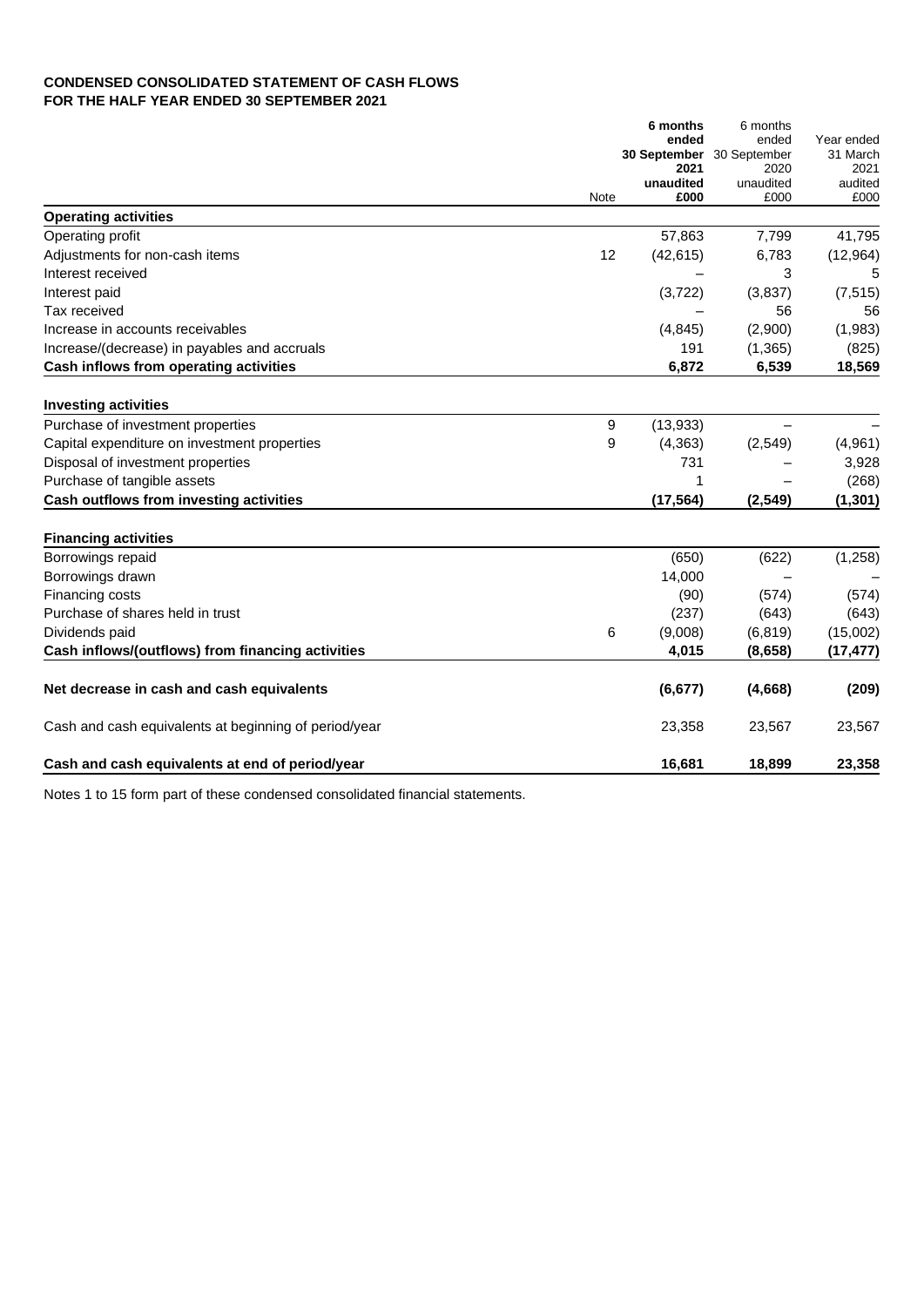## **NOTES TO THE CONDENSED CONSOLIDATED FINANCIAL STATEMENTS FOR THE HALF YEAR ENDED 30 SEPTEMBER 2021**

## **1. GENERAL INFORMATION**

Picton Property Income Limited (the "Company" and together with its subsidiaries the "Group") was established in Guernsey on 15 September 2005 and entered the UK REIT regime on 1 October 2018.

The financial statements are prepared for the period from 1 April to 30 September 2021, with unaudited comparatives for the period from 1 April to 30 September 2020. Comparatives are also provided from the audited financial statements for the year ended 31 March 2021.

## **2. SIGNIFICANT ACCOUNTING POLICIES**

These financial statements have been prepared in accordance with IAS 34 'Interim Financial Reporting'. They do not include all of the information required for full annual financial statements and should be read in conjunction with the financial statements of the Group as at and for the year ended 31 March 2021.

The accounting policies applied by the Group in these financial statements are the same as those applied by the Group in its financial statements as at and for the year ended 31 March 2021.

The annual financial statements of the Group are prepared in accordance with International Financial Reporting Standards ('IFRS') as issued by the IASB. The Group's annual financial statements for the year ended 31 March 2021 refer to new Standards and Interpretations none of which has a material impact on these financial statements. There have been no significant changes to management judgements and estimates as disclosed in the last annual report and financial statements for the year ended 31 March 2021.

## **3. REVENUE FROM PROPERTIES**

|                                                  | 6 months<br>ended<br>2021<br>£000 | 6 months<br>ended<br><b>30 September</b> 30 September<br>2020<br>£000 | Year ended<br>31 March<br>2021<br>£000 |
|--------------------------------------------------|-----------------------------------|-----------------------------------------------------------------------|----------------------------------------|
| Rents receivable (adjusted for lease incentives) | 19,672                            | 17,646                                                                | 36,558                                 |
| Surrender premiums                               | 59                                | 11                                                                    | 202                                    |
| Dilapidation receipts                            | $\overline{\phantom{0}}$          | 1,195                                                                 | 1,195                                  |
| Other income                                     | 91                                | 80                                                                    | 82                                     |
| Service charge income                            | 2,801                             | 2.721                                                                 | 5,294                                  |
|                                                  | 22,623                            | 21,653                                                                | 43.331                                 |

Rents receivable includes lease incentives recognised of £1.9 million (30 September 2020: £0.7 million, 31 March 2021: £2.0 million).

## **4. PROPERTY EXPENSES**

|                                  | 6 months                  | 6 months |            |
|----------------------------------|---------------------------|----------|------------|
|                                  | ended                     | ended    | Year ended |
|                                  | 30 September 30 September |          | 31 March   |
|                                  | 2021                      | 2020     | 2021       |
|                                  | £000                      | £000     | £000       |
| Property operating costs         | 1,269                     | 914      | 2,384      |
| Property void costs              | 944                       | 1,485    | 2,199      |
| Recoverable service charge costs | 2.801                     | 2.721    | 5,294      |
|                                  | 5.014                     | 5.120    | 9.877      |

## **5. OPERATING SEGMENTS**

The Board is charged with setting the Group's business model and strategy. The key measure of performance used by the Board to assess the Group's performance is the total return on the Group's net asset value. As the total return on the Group's net asset value is calculated based on the net asset value per share calculated under IFRS as shown at the foot of the Balance Sheet, assuming dividends are reinvested, the key performance measure is that prepared under IFRS. Therefore, no reconciliation is required between the measure of profit or loss used by the Board and that contained in the financial statements.

The Board has considered the requirements of IFRS 8 'Operating Segments'. The Board is of the opinion that the Group, through its subsidiary undertakings, operates in one reportable industry segment, namely real estate investment, and across one primary geographical area, namely the United Kingdom, and therefore no segmental reporting is required. The portfolio consists of 46 commercial properties, which are in the industrial, office, retail and leisure sectors.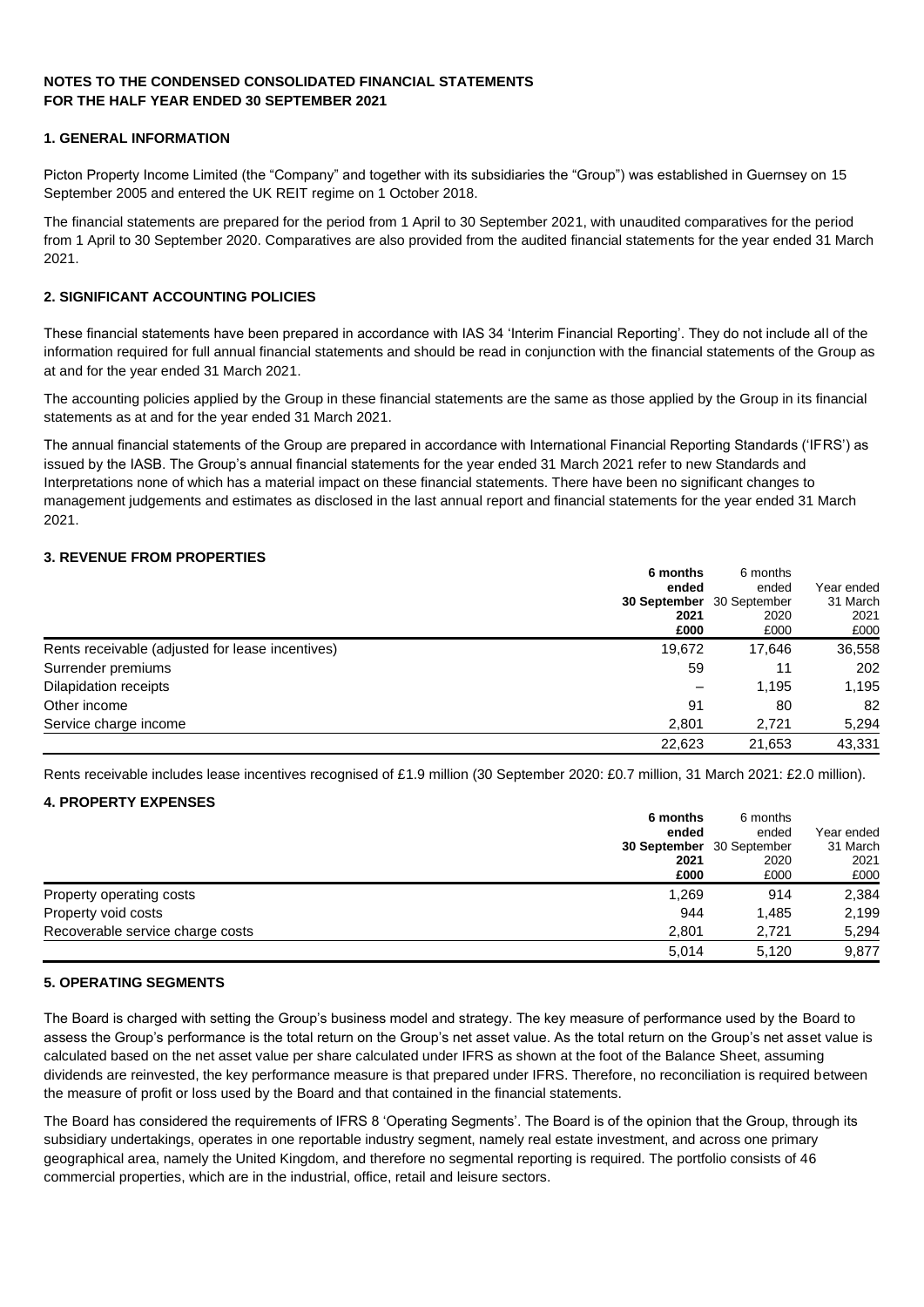|                                                                    | 6 months<br>ended    | 6 months<br>ended    | Year ended       |
|--------------------------------------------------------------------|----------------------|----------------------|------------------|
|                                                                    | 30 September<br>2021 | 30 September<br>2020 | 31 March<br>2021 |
| Declared and paid:                                                 | £000                 | £000                 | £000             |
| Interim dividend for the period ended 31 March 2020: 0.625 pence   |                      | 3,409                | 3,409            |
| Interim dividend for the period ended 30 June 2020: 0.625 pence    |                      | 3.410                | 3.410            |
| Interim dividend for the period ended 30 September 2020: 0.7 pence |                      |                      | 3,819            |
| Interim dividend for the period ended 31 December 2020: 0.8 pence  |                      |                      | 4,364            |
| Interim dividend for the period ended 31 March 2021: 0.8 pence     | 4,364                |                      |                  |
| Interim dividend for the period ended 30 June 2021: 0.85 pence     | 4,644                |                      |                  |
|                                                                    | 9.008                | 6.819                | 15.002           |

The interim dividend of 0.85 pence per ordinary share in respect of the period ended 30 September 2021 has not been recognised as a liability as it was declared after the period end. A dividend of £4,640,000 will be paid on 30 November 2021.

## **7. EARNINGS PER SHARE**

Basic and diluted earnings per share is calculated by dividing the net profit for the period attributable to ordinary shareholders of the Company by the weighted average number of ordinary shares in issue during the period, excluding the average number of shares held by the Employee Benefit Trust. The diluted number of shares also reflects the contingent shares to be issued under the Long-term Incentive Plan.

The following reflects the profit and share data used in the basic and diluted profit per share calculation:

|                                                                                            | 6 months<br>ended<br><b>30 September</b> 30 September<br>2021 | 6 months<br>ended<br>2020           | Year ended<br>31 March<br>2021 |
|--------------------------------------------------------------------------------------------|---------------------------------------------------------------|-------------------------------------|--------------------------------|
| Net profit attributable to ordinary shareholders of the Company from continuing operations |                                                               |                                     |                                |
| (E000)                                                                                     | 54.361                                                        | 3.680                               | 33,801                         |
| Weighted average number of ordinary shares for basic profit per share                      |                                                               | 545,987,095 545,627,913 545,590,722 |                                |
| Weighted average number of ordinary shares for diluted profit per share                    |                                                               | 547,095,699 547,188,142 546,793,381 |                                |

## **8. FAIR VALUE MEASUREMENTS**

The fair value measurement for the financial assets and financial liabilities are categorised into different levels in the fair value hierarchy based on the inputs to valuation techniques used. The different levels have been defined as follows:

Level 1: quoted prices (unadjusted) in active markets for identical assets or liabilities that the Group can access at the measurement date.

Level 2: inputs other than quoted prices included within Level 1 that are observable for the asset or liability, either directly or indirectly. The fair value of the Group's secured loan facilities, as disclosed in note 10, are included in Level 2.

Level 3: unobservable inputs for the asset or liability. The fair value of the Group's investment properties is included in Level 3.

The Group recognises transfers between levels of the fair value hierarchy as of the end of the reporting period during which the transfer has occurred. There were no transfers between levels for the period ended 30 September 2021.

The fair value of all other financial assets and liabilities is not materially different from their carrying value in the financial statements.

The Group's financial risk management objectives and policies are consistent with those disclosed in the consolidated financial statements for the year ended 31 March 2021.

#### **9. INVESTMENT PROPERTIES**

|                                                | 6 months     | 6 months<br>ended<br>30 September<br>2020<br>£000 | Year ended<br>31 March<br>2021<br>£000 |
|------------------------------------------------|--------------|---------------------------------------------------|----------------------------------------|
|                                                | ended        |                                                   |                                        |
|                                                | 30 September |                                                   |                                        |
|                                                | 2021<br>£000 |                                                   |                                        |
|                                                |              |                                                   |                                        |
| Fair value at start of period/year             | 665,418      | 654,486                                           | 654,486                                |
| Capital expenditure on investment properties   | 4,363        | 2,549                                             | 4,961                                  |
| Acquisitions                                   | 13,933       |                                                   |                                        |
| <b>Disposals</b>                               | (692)        |                                                   | (3,928)                                |
| Realised gains on disposal                     | 47           |                                                   | 868                                    |
| Unrealised movement on investment properties   | 42,951       | (6,392)                                           | 12,861                                 |
| Transfer to owner-occupied property            |              |                                                   | (3,830)                                |
| Transfer to assets classified as held for sale |              | (3,975)                                           |                                        |
| Fair value at the end of the period/year       | 726.020      | 646.668                                           | 665,418                                |
| Historic cost at the end of the period/year    | 638.110      | 622.946                                           | 625.359                                |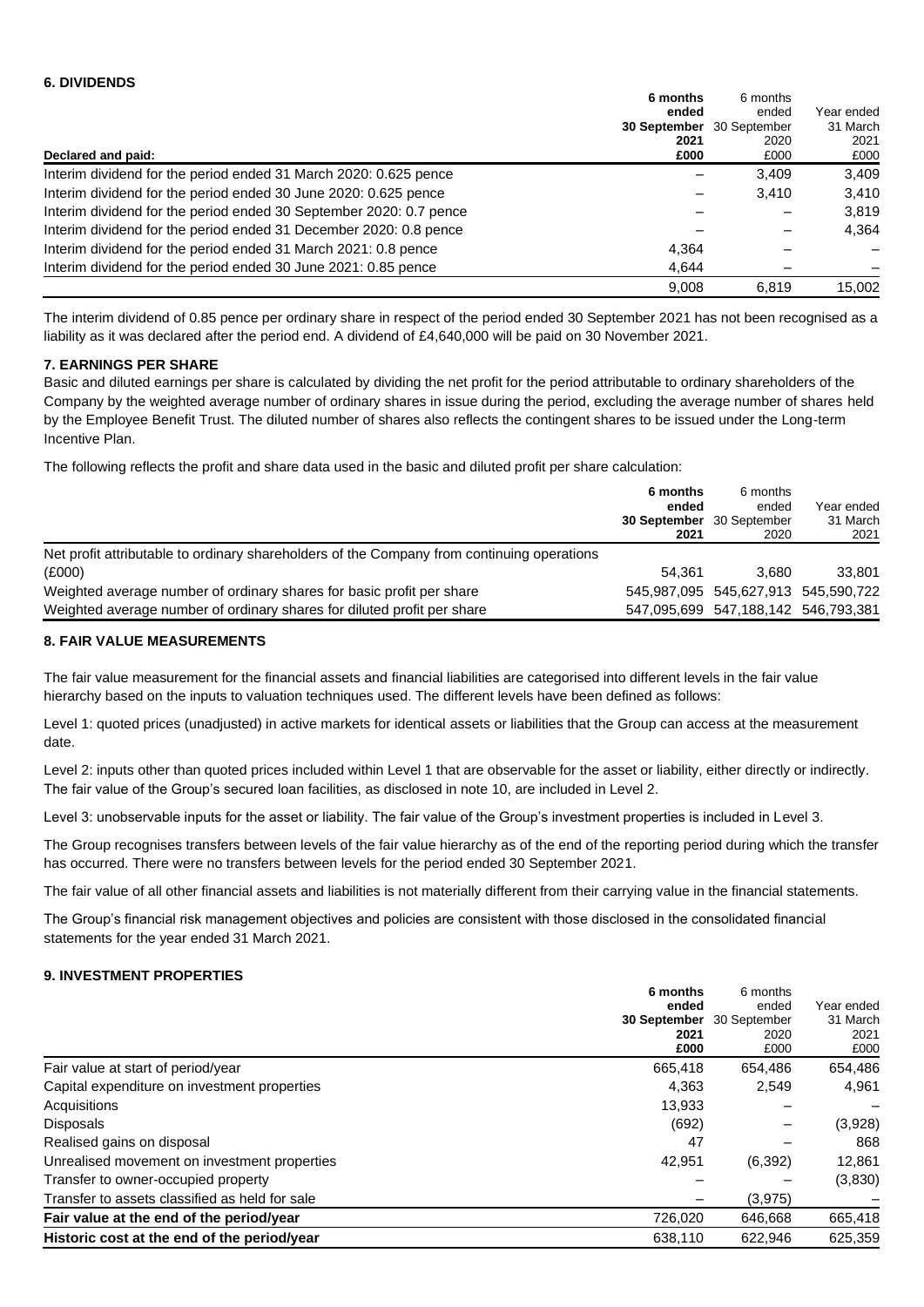The fair value of investment properties reconciles to the appraised value as follows:

|                                            |              | 30 September 30 September<br>2020<br>£000 | 31 March<br>2021<br>£000 |
|--------------------------------------------|--------------|-------------------------------------------|--------------------------|
|                                            | 2021<br>£000 |                                           |                          |
| Appraised value                            | 745.195      | 661.570                                   | 682,410                  |
| Valuation of assets held under head leases | 1.329        | 1.366                                     | 1,313                    |
| Lease incentives held as debtors           | (16, 279)    | (12, 293)                                 | (14, 475)                |
| Owner-occupied property                    | (4,225)      |                                           | (3,830)                  |
| Assets classified as held for sale         |              | (3,975)                                   |                          |
| Fair value at the end of the period/year   | 726.020      | 646.668                                   | 665,418                  |

As at 30 September 2021, all of the Group's properties are Level 3 in the fair value hierarchy as it involves the use of significant inputs and there were no transfers between levels during the period. Level 3 inputs used in valuing the properties are those which are unobservable, as opposed to Level 1 (inputs from quoted prices) and Level 2 (observable inputs either directly, i.e. as prices, or indirectly, i.e. derived from prices).

The investment properties were valued by CBRE Limited, Chartered Surveyors, as at 30 September 2021 on the basis of fair value in accordance with the RICS Valuation – Global Standards (incorporating the International Valuation Standards) and the UK national supplement (the Red Book) current as at the valuation date.

The pandemic and the measures taken to tackle Covid-19 continue to affect economies and real estate markets globally. Nevertheless, as at the valuation date some property markets have started to function again, with transaction volumes and properties on the market returning to levels where in general an adequate quantum of market evidence exists upon which to base opinions of value. Accordingly, and for the avoidance of doubt, the valuation is not reported as being subject to 'material valuation uncertainty' as defined by VPS 3 and VPGA 10 of the RICS Valuation - Global Standards.

There were no significant changes to the inputs into the valuation process (ERV, net initial yield, reversionary yield and true equivalent yield), or assumptions and techniques used during the period, further details on which were included in note 13 of the consolidated financial statements of the Group for the year ended 31 March 2021.

The Group's borrowings (note 10) are secured by a first ranking fixed charge over the majority of investment properties held.

## **10. LOANS AND BORROWINGS**

|                                   | 30 September 30 September |         |         | 31 March |
|-----------------------------------|---------------------------|---------|---------|----------|
|                                   |                           | 2021    | 2020    | 2021     |
|                                   | Maturity                  | £000    | £000    | £000     |
| <b>Current</b>                    |                           |         |         |          |
| Aviva facility                    |                           | 1,343   | 1,285   | 1,314    |
| Capitalised finance costs         |                           | (370)   | (370)   | (370)    |
|                                   |                           | 973     | 915     | 944      |
| Non-current                       |                           |         |         |          |
| Canada Life facility              | 24 July 2027              | 80,000  | 80,000  | 80,000   |
| Aviva facility                    | 24 July 2032              | 84.215  | 85,558  | 84,894   |
| Natwest revolving credit facility | 26 May 2024               | 14,000  |         |          |
| Capitalised finance costs         |                           | (1,997) | (2,367) | (2, 183) |
|                                   |                           | 176,218 | 163,191 | 162,711  |
| <b>Total loans and borrowings</b> |                           | 177.191 | 164,106 | 163,655  |

The Group has a loan with Canada Life Limited for £80 million which matures in July 2027. Interest is fixed at 4.08% over the life of the loan.

Additionally, the Group has a loan facility agreement with Aviva Commercial Finance Limited for £95.3 million, which was fully drawn on 24 July 2012. The loan matures in 2032, with approximately one-third repayable over the life of the loan in accordance with a scheduled amortisation profile. Interest on the loan is fixed at 4.38% over the life of the loan.

The Group also has a £50 million revolving credit facility ("RCF") with National Westminster Bank Plc which matures in May 2024 and with the option to extend by a further year. Currently £14.0 million has been drawn down under the facility. The RCF incurs interest at 150 basis points over LIBOR on drawn balances and an undrawn commitment fee of 60 basis points.

The fair value of the secured loan facilities at 30 September 2021, estimated as the present value of future cash flows discounted at the market rate of interest at that date, was £200.0 million (30 September 2020: £197.9 million, 31 March 2021: £187.2 million). The fair value of the secured loan facilities is classified as Level 2 under the hierarchy of fair value measurements.

The weighted average interest rate on the Group's borrowings as at 30 September 2021 was 4.0% (30 September 2020: 4.2%, 31 March 2021: 4.2%).